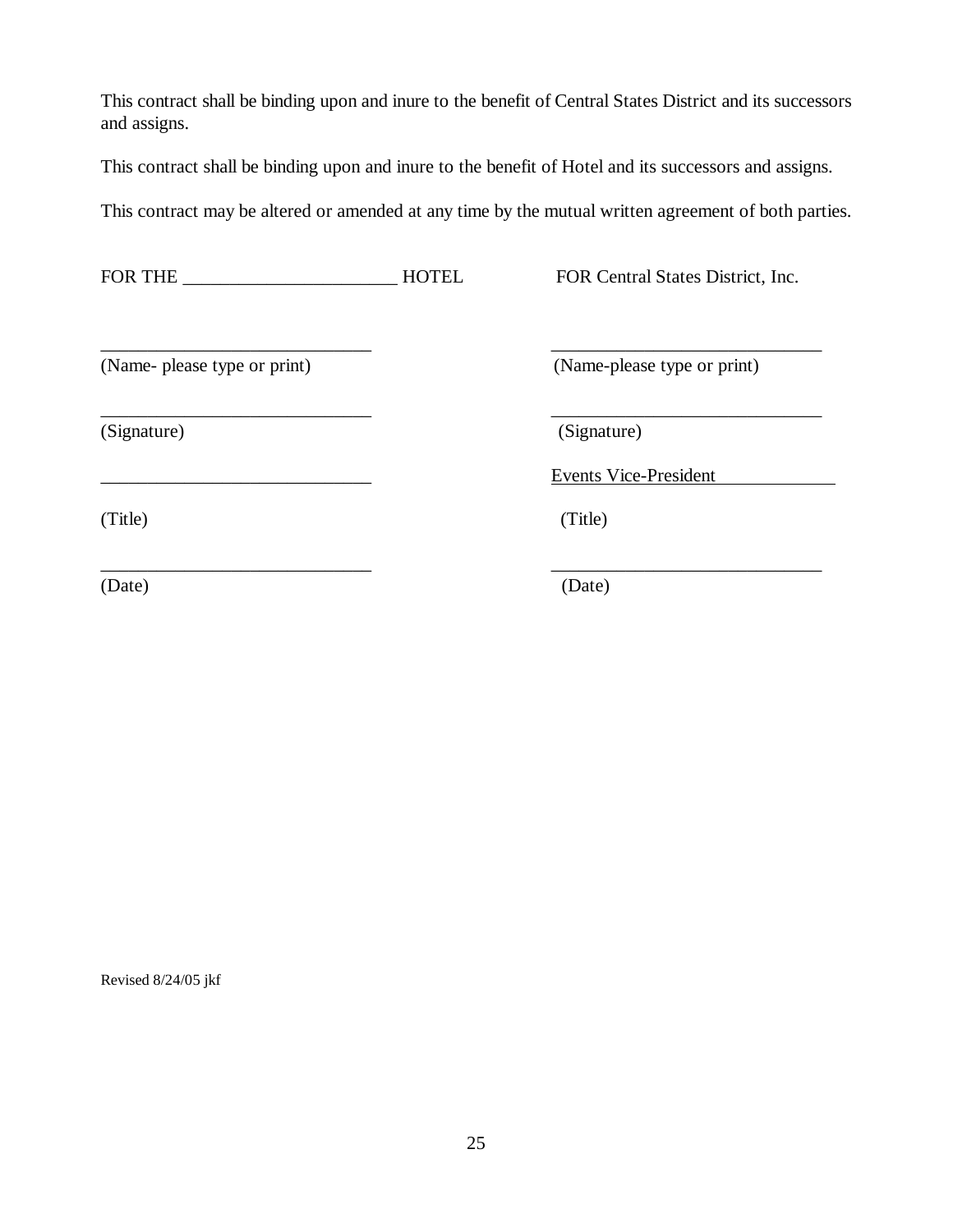This cancellation policy supersedes any and all other cancellation clauses in any agreemet between the parties.

**SETTLEMENT OF CLAIMS.** Settlement of any claim arising out of, or relating to, the cancellation of this contract, by either party, should be acceptably achieved by both parties within forty five (45) days from the date either party notifies the other party, in writing, of the existence of a claim. If the claim is not resolved to the mutual satisfaction of the parties within the specified 45 day period, the hotel shall have fifteen (15) days from the expiration of the 45 day period to elect, in writing, either arbitration or litigation as the method of resolving the claim. If no such election is made by the hotel within the specified time limit, Central States District shall have the option of selecting the method of resolution.

Any monetary award resulting from such settlement shall be paid to the party receiving such monetary award within thirty (30) days of the announcement date of such award.

In the event either or both parties claim to have been damaged because of the acts and conduct of the other party, both parties shall have the obligation to mitigate all their damages to the maximum extent possible and such obligation to mitigate shall be taken into consideration in any settlement proceedings.

**INDEMNIFICATION.** Hotel shall indemnify and hold Central States District harmless against all loss, expense or damage on account of any injury to the person and/or property of any registrant, guest, employee of or member of Central States District arising out of the negligence or willful misconduct of Hotel, its agents, servants, or employees.

Central States District shall indemnify and hold HOTEL harmless against all lost, expense or damage on account of any injury to the person and/or property of any employee of Hotel arising out of the negligence or willful misconduct of Central States District, its agents or employees.

**INSURANCE.** Hotel shall, upon request, provide proof of liability, fire, burglary, general liability and other insurance n such dollar amount as necessary to protect itself against any claims arising from any activities conducted on the hotel premises during the convention period and to indemnify Central States District as provided for in this contract.

**SAFETY.** Hotel represents and warrants that it complies with, and will comply with during the designated week of the convention, all local, state and federal laws then in effect. Hotel further warrants and represents that it maintains procedures and policies dealing with fire safety and other safety issues. Hotel shall make all such procedures and policies available to Central States District for inspection upon request.

Hotel represents and warrants that it is in compliance with the Americans with Disabilities Act and will remain in compliance with said Act at all times during the convention week.

**BINDING AGREEMENT.** This contract contains all the terms agreed upon by the parties with respect to the subject matter contained herein and supersedes all prior contracts, agreements, arrangements and conversations between the parties concerning the subject matter, whether written or oral.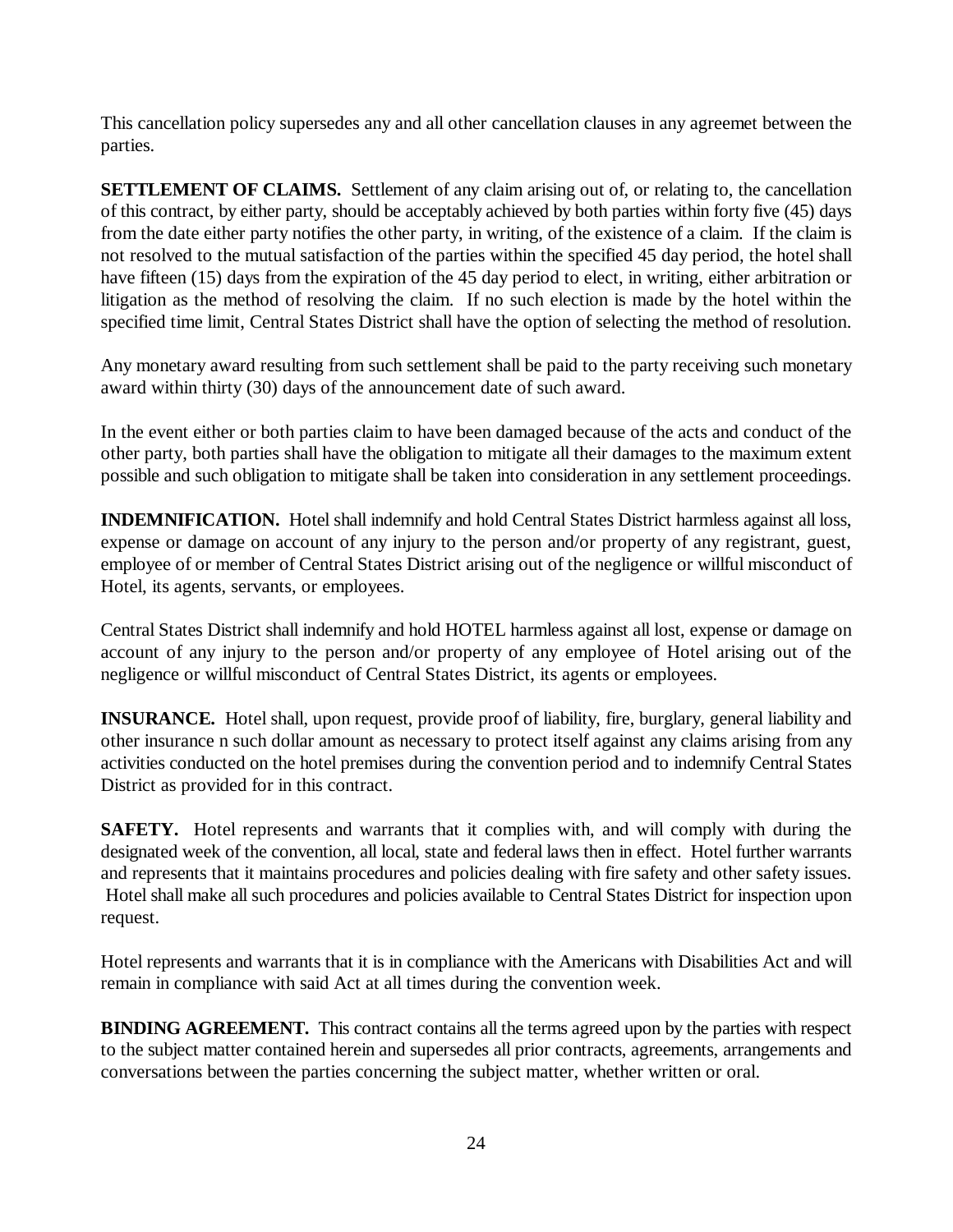**FOOD/BEVERAGE FUNCTIONS.** Caterer/Hotel will provide firm food and beverage prices at the time final room rates are established. Caterer/Hotel will set and be prepared to serve all F&B functions to 5% over the final guarantee. Central States District will provide a final guarantee at least 48 hours prior to each F&B function.

**PARKING SPACE.** Hotel will provide complimentary parking spaces for hotel guests during the convention.

**HOTEL STAFFING.** Hotel represents and warrants that it shall assign an adequate number of trained staff, both hotel and food services, to handle its obligations under this contract.

**CONSTRUCTION AND REMODELING.** Hotel shall immediately notify the Central States District Convention Chairman, in writing, of any construction or remodeling to be performed in the hotel prior to or during the convention dates and further represents and warrants that any such construction or remodeling shall not interfere in any way with the scheduled convention activities and/or the convention attendees use of the hotel.

In the event of such interference, hotel shall provide, without charge, comparable meeting and sleeping rooms at a comparable hotel/facility. In addition, hotel shall provide free transportation for the affected convention attendees to and from the substitute hotel/facility to the headquarters hotel and/or the contest site.

**TERMINATION.** This agreement may be terminated by either party without penalty or damages only for acts of God, war, government regulations, disaster, fire, strikes, civil disorder, curtailing of transportation facilities preventing or unreasonable delaying attendees from attending, or similar cause beyond the control of either party making it advisable, impractical or impossible to hold the convention or provide the facility. Such termination shall be made in writing by the terminating party to the other party specifying the reason for such termination.

This contract may also be terminated by either party upon a material breach of any of the terms and conditions hereof, provided written notice of such termination is given by the terminating party to the other party.

**CANCELLATION.** Both parties recognize that the necessity for this contract arises because of the awarding of this major convention to the city in which, or near which, the hotel is located. In the event the convention cannot be held in the city for reasons beyond the control of Central States District, Inc., (i.e., Acts of God, condemnation of or damage to the convention (contest) facility which renders that facility unacceptable for the intended purpose, Acts of War, etc.) Central States District shall have the right to cancel this contract at any time without liability to the hotel.

If the hotel cannot fulfill its commitments, as specified in this contract, because of Acts of God and/or Acts of War causing damage to the hotel such that the hotel cannot safely house convention attendees, hotel may cancel this contract at any time without liability to Central States District.

This contract may be canceled by Central States District without penalty if there is any change in the Hotel franchise affiliation, hotel management company or hotel ownership provided Central States District notifies Hotel of such cancellation in writing.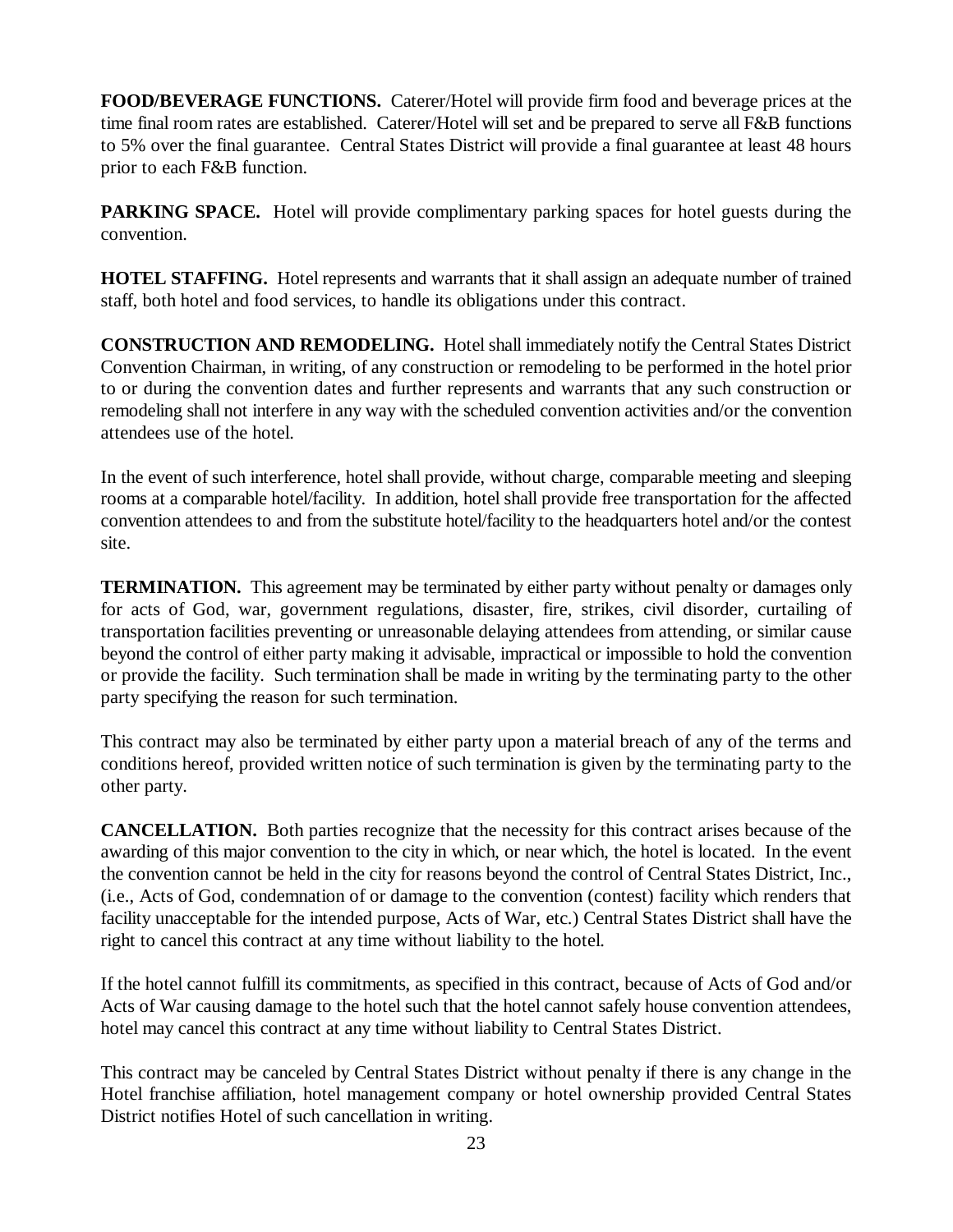**ROOM RATES.** A flat rate (single/double occupancy) for the convention dates will be established based on the lowest possible convention or group rate as of the date of this proposal. This rate shall be agreed upon by both Central States District and the hotel. Further, the hotel and Central States District will agree on a not-to-exceed per annum increase factor or discount off lowest rack rate, whichever is less, to be applied to the rates quoted herein in determining the final sleeping room rates over the convention dates.

Final rates for the convention will be negotiated no later than 12 months prior to the convention. These rates shall be on a flat rate basis for single or double occupancy, extra person charge and discount applicable to suites. Failure on the part of the hotel to negotiate rates in good faith as specified herein will invalidate any potential penalties attributable to Central States District for not fulfilling its obligations hereunder.

Hotel, as an extension of its hospitality, will offer the convention sleeping room rate from the Wednesday prior to the beginning of the convention weekend through, and including, the Monday following the specified convention dates. The extended rates will be permitted only for attendees and guests utilizing the pre- and post- dates continuous with and contiguous to the convention dates.

Hotel agrees that any special or promotional rates offered during the convention week that are less than the rates contained in the Hotel Agreement will be applied to all Central States District members and guests over the applicable dates of the promotion.

**FUNCTION SPACE CONTROL.** Hotel agrees to hold all function space during the specified dates of the convention. The assignment of function space for convention related activities and/or the release of the same for non-convention use must be approved, in writing, by the Central States District Convention Chairman. Hotel will make function space available on a no charge basis when used for convention related activities.

Central States District will provide the hotel with a tentative program 12 months prior to the convention dates. Thereafter, updates will be furnished as they occur. A final program will be provided 90 days prior to the start of the convention.

Central States District reserves the right to assist in the assignment of the function space used for convention related activities.

Hotel shall not change function room assignments without the written approval of the Central States District Convention Chairman. In the event function room assignments are changed without the prior written approval of the Central States District Convention Chairman, hotel agrees to pay for reprinting convention programs and/or any signage as may be required to affect the change.

**COMPLIMENTARY ROOMS.** The hotel shall provide complimentary rooms on a 1 per atio, based on the peak day occupancy pick up. These rooms shall be available for a Friday arrival and a Sunday departure and shall be assigned in writing only by the Central States District Convention Chairman.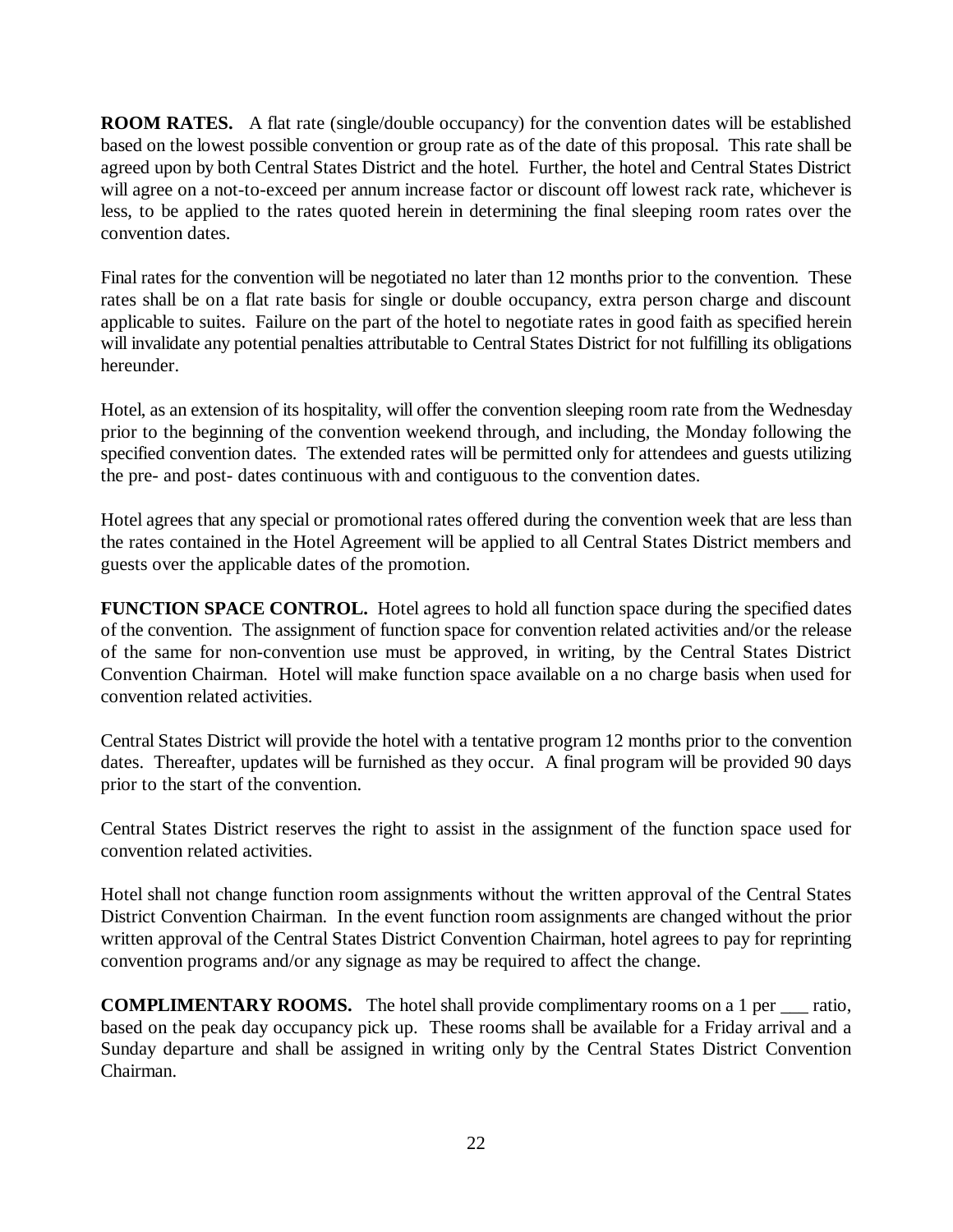#### **HOTEL CONTRACT FOR CENTRAL STATES DISTRICT CONVENTION** (Non-Headquarters Hotel)

This contract is entered into by and between the Central States District of the SPEBSQSA, Inc and doing business as the Hotel. This contract covers the specified dates in 200(?). Any additions, deletions or changes to the terms and conditions of this contract must be in writing, signed by authorized representatives of both parties.

**ROOM BLOCK.** The rate agreement, attached hereto and made a part hereof for all purposes, shall specify the agreed upon room block on a day to day basis.

Hotel will provide a list of the type of rooms (single bedded, double bedded, conference, suites, etc.) and quantity of each that will be available during the designated convention dates.

Hotel will provide room pickup reports as may be requested by the Central States District Convention Chairman.

**RESERVATION CUT-OFF.** Reservation cut-off will be twenty-one (21) days prior to the first day of the convention. Thereafter, the hotel will provide rooms to convention attendees on a space available basis at the established convention rates.

**OVER BOOKING.** When a room is not available to a guest holding a guaranteed reservation, the hotel shall provide the following at no cost to the guest:

- a. One night complimentary room at a comparable nearby hotel.
- b. Free transportation to and from the substitute hotel.
- c. Free long distance telephone call to advise family.

**RESERVATIONS.** Guests will make their reservations through the Central States District Housing Chairman. Credit cards acceptable to the hotel may be used to reserve and guarantee a room(s). Hotel will not require advance deposits for the first and/or last nights occupancy. No charges will be assessed to the individual members provided their reservations are canceled 24 hours prior to their scheduled arrival date.

Guests are responsible for their own room charges, room taxes and incidental charges. Under no circumstances shall guest charges be billed to Central States District unless specified in writing by the Central States District Convention Chairman.

Hotel agrees to send guest room confirmations within two (2) weeks of receipt of the housing request form from the Central States District Housing Chairman.

Guest check-in shall be no earlier than 2:00 p.m. of the designated arrival date. If the hotel is not prepared to honor this check-in time, a comfortable waiting area and refreshments will be available to the arriving guests. Guest check-out shall be no later than 12:00 noon on the designated departure date unless prior arrangements have been made for a late check-out.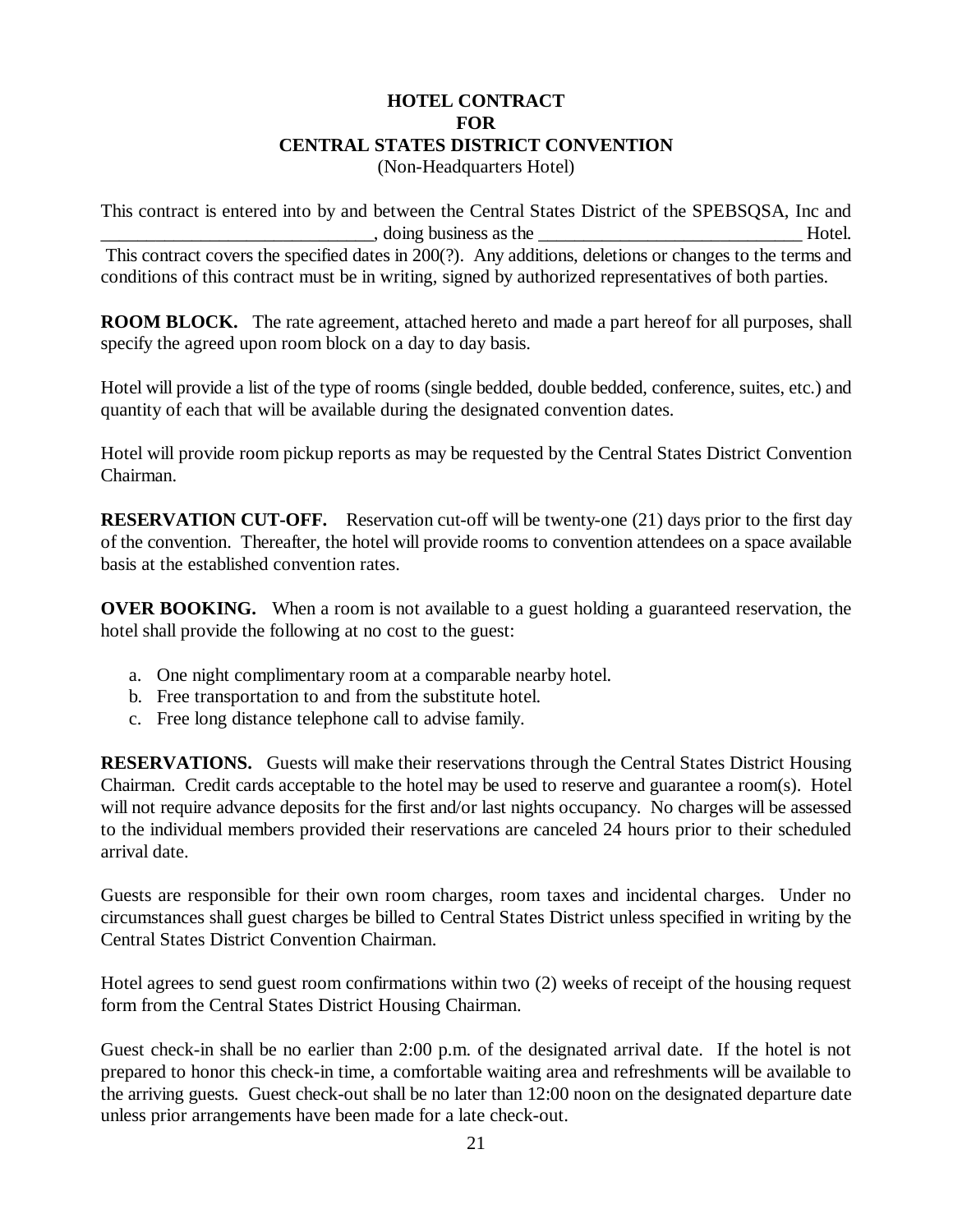This contract may be altered or amended at any time by the mutual written agreement of both parties.

\_\_\_\_\_\_\_\_\_\_\_\_\_\_\_\_\_\_\_\_\_\_\_\_\_\_\_\_\_ \_\_\_\_\_\_\_\_\_\_\_\_\_\_\_\_\_\_\_\_\_\_\_\_\_\_\_\_\_

\_\_\_\_\_\_\_\_\_\_\_\_\_\_\_\_\_\_\_\_\_\_\_\_\_\_\_\_\_ \_\_\_\_\_\_\_\_\_\_\_\_\_\_\_\_\_\_\_\_\_\_\_\_\_\_\_\_\_

\_\_\_\_\_\_\_\_\_\_\_\_\_\_\_\_\_\_\_\_\_\_\_\_\_\_\_\_\_ \_\_\_\_\_\_\_\_\_\_\_\_\_\_\_\_\_\_\_\_\_\_\_\_\_\_\_\_\_

FOR THE HOTEL FOR Central States District, Inc.

(Name- please type or print) (Name-please type or print)

(Signature) (Signature)

Events Vice-President (Title) (Title)

(Date) (Date)

Revised 8/24/05 jkf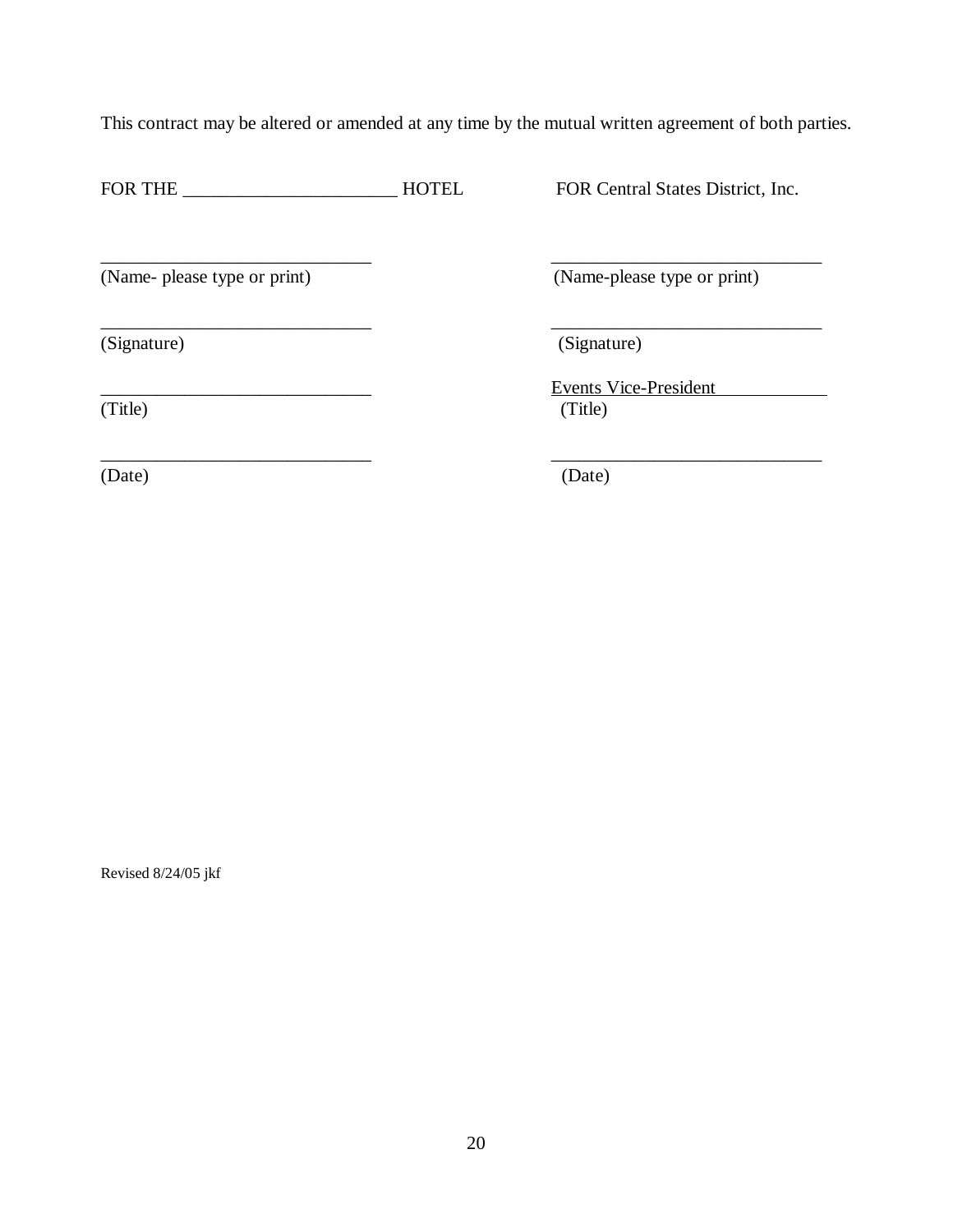**SETTLEMENT OF CLAIMS.** Settlement of any claim arising out of, or relating to, the cancellation of this contract, by either party, should be acceptably achieved by both parties within forty five (45) days from the date either party notifies the other party, in writing, of the existence of a claim. If the claim is not resolved to the mutual satisfaction of the parties within the specified 45 day period, the hotel shall have fifteen (15) days from the expiration of the 45 day period to elect, in writing, either arbitration or litigation as the method of resolving the claim. If no such election is made by the hotel within the specified time limit, Central States District shall have the option of selecting the method of resolution.

Any monetary award resulting from such settlement shall be paid to the party receiving such monetary award within thirty (30) days of the announcement date of such award.

In the event either or both parties claim to have been damaged because of the acts and conduct of the other party, both parties shall have the obligation to mitigate all their damages to the maximum extent possible and such obligation to mitigate shall be taken into consideration in any settlement proceedings.

**INDEMNIFICATION**. Hotel shall indemnify and hold Central States District harmless against all loss, expense or damage on account of any injury to the person and/or property of any registrant, guest, employee of or member of Central States District arising out of the negligence or willful misconduct of Hotel, its agents, servants, or employees.

Central States District shall indemnify and hold HOTEL harmless against all lost, expense or damage on account of any injury to the person and/or property of any employee of Hotel arising out of the negligence or willful misconduct of Central States District, its agents or employees.

**INSURANCE**. Hotel shall, upon request, provide proof of liability, fire, burglary, general liability and other insurance n such dollar amount as necessary to protect itself against any claims arising from any activities conducted on the hotel premises during the convention period and to indemnify Central States District as provided for in this contract.

**SAFETY.** Hotel represents and warrants that it complies with, and will comply with during the designated week of the convention, all local, state and federal laws then in effect. Hotel further warrants and represents that it maintains procedures and policies dealing with fire safety and other safety issues. Hotel shall make all such procedures and policies available to Central States District for inspection upon request.

Hotel represents and warrants that it is in compliance with the Americans with Disabilities Act and will remain in compliance with said Act at all times during the convention week.

**BINDING AGREEMENT.** This contract contains all the terms agreed upon by the parties with respect to the subject matter contained herein and supersedes all prior contracts, agreements, arrangements and conversations between the parties concerning the subject matter, whether written or oral.

This contract shall be binding upon and inure to the benefit of Central States District and its successors and assigns.

This contract shall be binding upon and inure to the benefit of Hotel and its successors and assigns.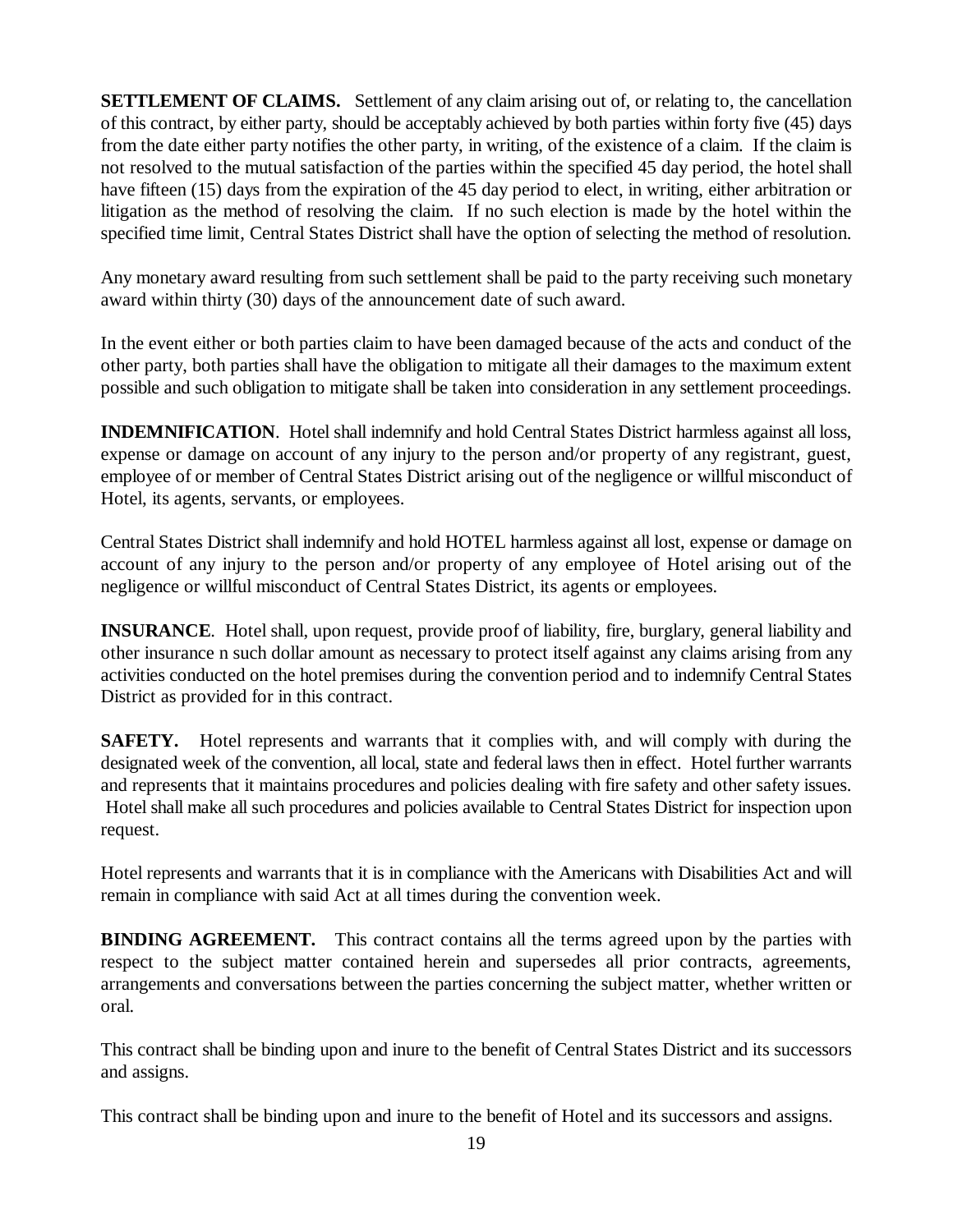**PARKING SPACE.** Hotel will provide complimentary parking spaces for hotel guests during the convention.

**HOTEL STAFFING.** Hotel represents and warrants that it shall assign an adequate number of trained staff, both hotel and food services, to handle its obligations under this contract.

**CONSTRUCTION AND REMODELING.** Hotel shall immediately notify the Central States District Convention Chairman, in writing, of any construction or remodeling to be performed in the hotel prior to or during the convention dates and further represents and warrants that any such construction or remodeling shall not interfere in any way with the scheduled convention activities and/or the convention attendees use of the hotel.

In the event of such interference, hotel shall provide, without charge, comparable meeting and sleeping rooms at a comparable hotel/facility. In addition, hotel shall provide free transportation for the affected convention attendees to and from the substitute hotel/facility to the headquarters hotel and/or the contest site.

**TERMINATION.** This agreement may be terminated by either party without penalty or damages only for acts of God, war, government regulations, disaster, fire, strikes, civil disorder, curtailing of transportation facilities preventing or unreasonable delaying attendees from attending, or similar cause beyond the control of either party making it advisable, impractical or impossible to hold the convention or provide the facility. Such termination shall be made in writing by the terminating party to the other party specifying the reason for such termination.

This contract may also be terminated by either party upon a material breach of any of the terms and conditions hereof, provided written notice of such termination is given by the terminating party to the other party.

**CANCELLATION**. Both parties recognize that the necessity for this contract arises because of the awarding of this major convention to the city in which, or near which, the hotel is located. In the event the convention cannot be held in the city for reasons beyond the control of Central States District, Inc., (i.e., Acts of God, condemnation of or damage to the convention(contest) facility which renders that facility unacceptable for the intended purpose, Acts of War, etc.) Central States District shall have the right to cancel this contract at any time without liability to the hotel.

If the hotel cannot fulfill its commitments, as specified in this contract, because of Acts of God and/or Acts of War causing damage to the hotel such that the hotel cannot safely house convention attendees, hotel may cancel this contract at any time without liability to Central States District

This contract may be canceled by Central States District without penalty if there is any change in the Hotel franchise affiliation, hotel management company or hotel ownership provided Central States District notifies Hotel of such cancellation in writing.

This cancellation policy supersedes any and all other cancellation clauses in any agreement between the parties.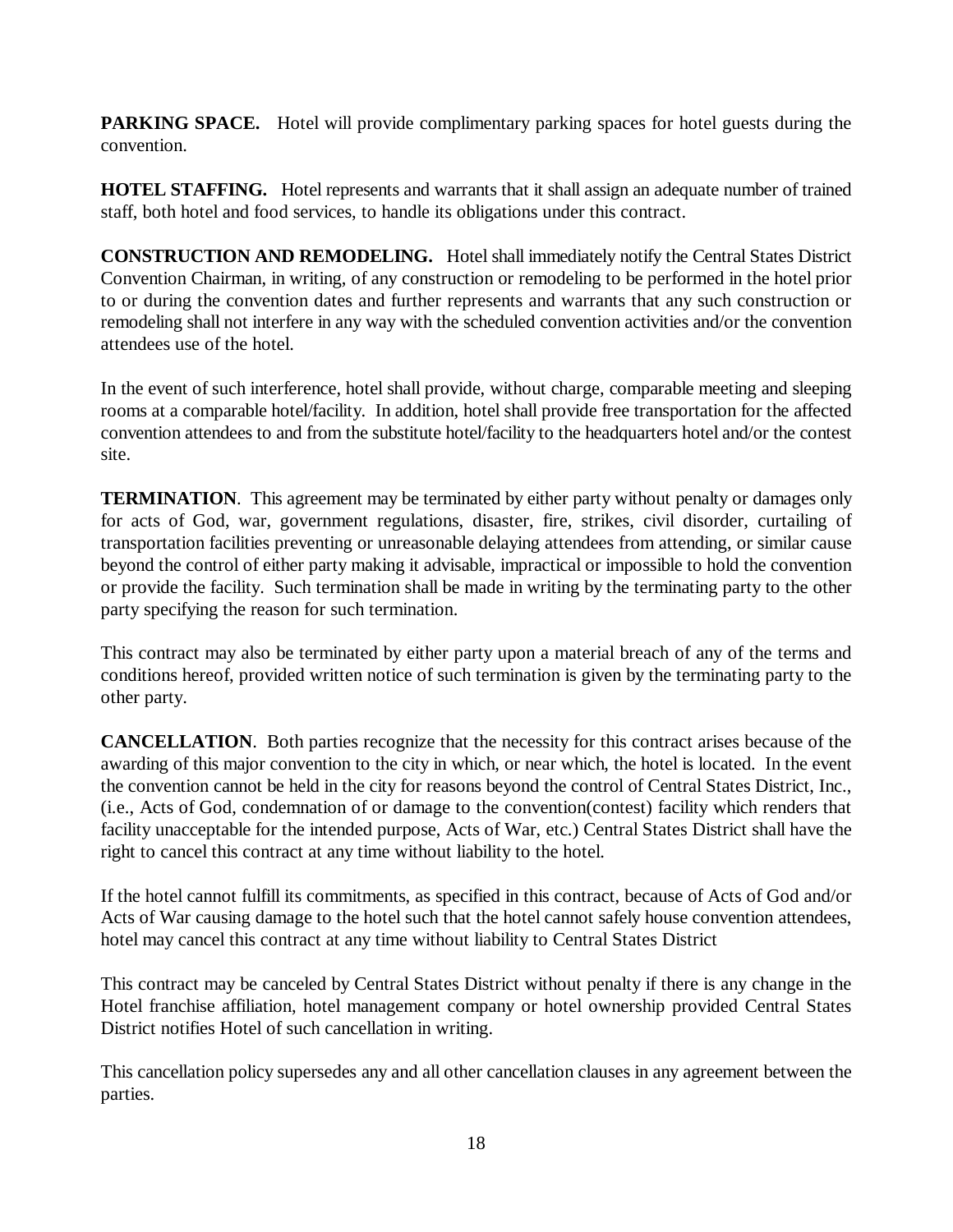- 2. One (1) parlor suite with one (1) adjoining sleeping room. Arrival/departure will be Thursday/Sunday.
- 3. In addition, the hotel shall provide complimentary rooms on a 1 per 35 ratio, based on the peak day occupancy pick up. These rooms shall be available for a Thursday arrival and a Sunday ending departure and shall be assigned in writing only by the Central States District Convention Chairman

Additionally, the Headquarters Hotel agrees to provide the Central States District Convention Committee with complimentary meeting rooms (& sleeping rooms, if required) when they come to the convention city for convention committee meetings and site inspections.

**FOOD/BEVERAGE FUNCTIONS.** Caterer/Hotel will provide firm food and beverage prices at the time final room rates are established. Caterer/Hotel will set and be prepared to serve all F&B functions to 5% over the final guarantee. Central States District will provide a final guarantee at least 48 hours prior to each F&B function.

**SERVICE AND EQUIPMENT.** There shall be no charge for materials (tables, chairs, podium, etc.) or labor to set up meeting, conference, performance, hospitality rooms or registration/display areas as directed by the Central States District Convention Chairman. Specific set up instructions, including diagrams, will be provided by the Central States District Convention Chairman 30 days prior to the convention dates.

Hotel agrees to provide the following at no charge, if available from hotel inventory:

- a. Easels/writing pads/markers/flipcharts
- b. Chairs and tables
- c. Riser platforms
- d. Lighted lecterns
- e. Chalkboards/bulletin boards/cork boards
- f. One microphone per meeting room, including installation
- g. Hotel owned or controlled lighting
- h. Hotel owned or controlled A/V equipment
- i. Table covers or skirts

**MASTER ACCOUNTS.** Central States District will establish one master account with the headquarters hotel in accordance with established procedures. Only those charges authorized in writing by the Central States District Convention Chairman shall be charged to the master account. The Central States District Convention Chairman shall provide the Hotel with a list of those authorized to sign for the approved charges. Central States District will not accept charges except those previously approved in writing by the Convention Chairman or those signed by a person on the approved list of signers.

The Central States District is tax exempt, 501 C-3 non-profit corporation. A certificate of this exemption will be provided to the hotel at the time the master account is established.

Undisputed master account charges will be paid within 30 days after receipt of the hotel invoice. Disputed charges shall be payable within 15 days following a resolution of the dispute.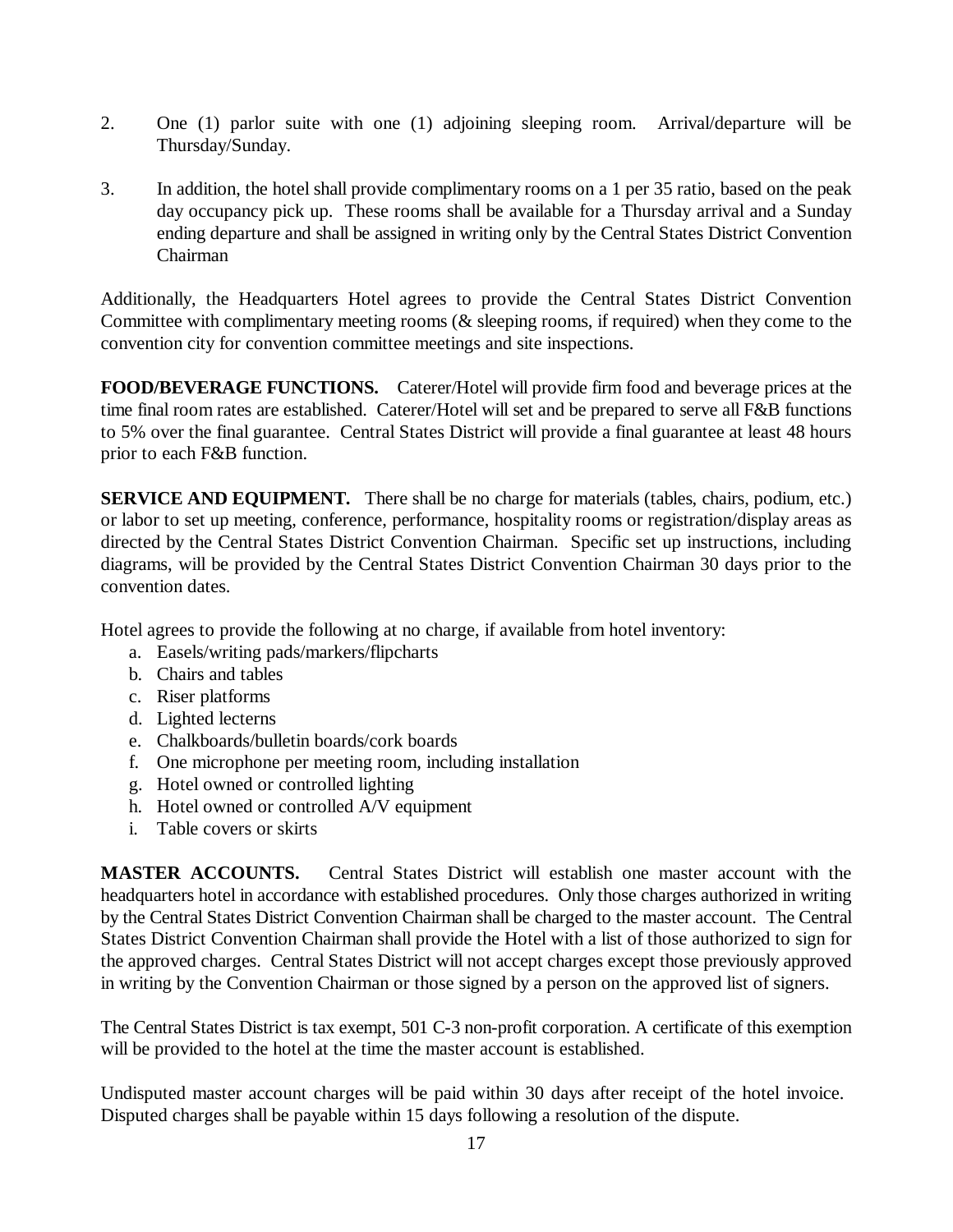**ROOM RATES.** A flat rate (single/double occupancy) for the convention dates will be established based on the lowest possible convention or group rate as of the date of this proposal. This rate shall be agreed upon by both Central States District and the hotel. Further, the hotel and Central States District will agree on a not-to-exceed per annum increase factor or discount off lowest rack rate, whichever is less, to be applied to the rates quoted herein in determining the final sleeping room rates over the convention dates.

Final rates for the convention will be negotiated no later than 12 months prior to the convention. These rates shall be on a flat rate basis for single or double occupancy, extra person charge and discount applicable to suites. Failure on the part of the hotel to negotiate rates in good faith as specified herein will invalidate any potential penalties attributable to Central States District for not fulfilling its obligations hereunder.

Hotel, as an extension of its hospitality, will offer the convention sleeping room rate from the Wednesday prior to the beginning of the convention weekend through, and including, the Monday following the specified convention dates. The extended rates will be permitted only for attendees and guests utilizing the pre- and post- dates continuous with and contiguous to the convention dates.

Hotel agrees that any special or promotional rates offered during the convention week that are less than the rates contained in the Hotel Agreement will be applied to all Central States District members and guests over the applicable dates of the promotion.

**FUNCTION SPACE CONTROL.** Hotel agrees to hold all function space during the specified dates of the convention. The assignment of function space for convention related activities and/or the release of the same for non-convention use must be approved, in writing, by the Central States District Convention Chairman. Hotel will make function space available on a no charge basis when used for convention related activities.

Central States District will provide the hotel with a tentative program 12 months prior to the convention dates. Thereafter, updates will be furnished as they occur. A final program will be provided 90 days prior to the start of the convention.

Central States District reserves the right to assist in the assignment of the function space used for convention related activities.

Hotel shall not change function room assignments without the written approval of the Central States District Convention Chairman. In the event function room assignments are changed without the prior written approval of the Central States District Convention Chairman, hotel agrees to pay for reprinting convention programs and/or any signage as may be required to affect the change.

**COMPLIMENTARY ROOMS.** In consideration of being designated as the Headquarters Hotel, Hotel will provide as a minimum:

1. Its best parlor suite with two (2) adjoining sleeping rooms. Occupancy will begin on the Thursday prior to the start of the convention with departure on the Sunday ending the convention week.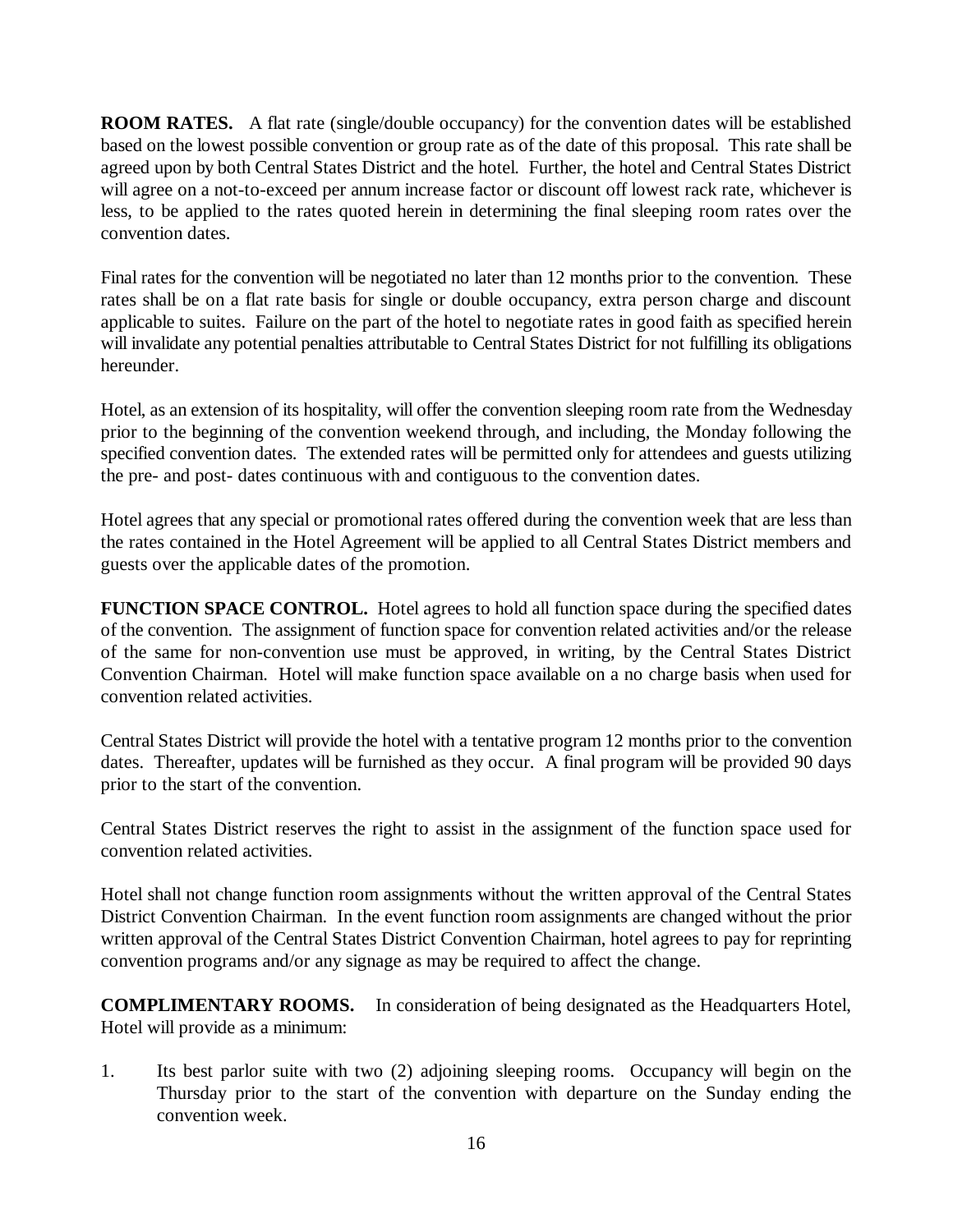#### **HOTEL CONTRACT FOR CENTRAL STATES DISTRICT CONVENTION** (Headquarters Hotel)

This contract is entered into by and between the Central States District of the SPEBSQSA, Inc and doing business as the Hotel. This contract covers the specified dates in 200(?). Any additions, deletions or changes to the terms and conditions of this contract must be in writing, signed by authorized representatives of both parties.

**ROOM BLOCK.** The rate agreement, attached hereto and made a part hereof for all purposes, shall specify the agreed upon room block on a day to day basis.

Hotel will provide a list of the type of rooms (single-bedded, double-bedded, conference, suites, etc.) and quantity of each that will be available during the designated convention dates.

Hotel will provide room pickup reports as may be requested by the Central States District Convention Chairman.

**RESERVATION CUT-OFF.** Reservation cut-off will be twenty-one (21) days prior to the first day of the convention. Thereafter, the hotel will provide rooms to convention attendees on a space available basis at the established convention rates.

**OVER BOOKING.** When a room is not available to a guest holding a guaranteed reservation, the hotel shall provide the following at no cost to the guest:

- a. One night complimentary room at a comparable nearby hotel.
- b. Free transportation to and from the substitute hotel.
- c. Free long distance telephone call to advise family.

**RESERVATIONS.** Guests will make their reservations through the Central States District Housing Chairman. Credit cards acceptable to the hotel may be used to reserve and guarantee a room(s). Hotel will not require advance deposits for the first and/or last nights occupancy. No charges will be assessed to the individual members provided their reservations are canceled 24 hours prior to their scheduled arrival date.

Guests are responsible for their own room charges, room taxes and incidental charges. Under no circumstances shall guest charges be billed to Central States District unless specified in writing by the Central States District Convention Chairman.

Hotel agrees to send guest room confirmations within two (2) weeks of receipt of the housing request form from the Central States District Housing Chairman.

Guest check-in shall be no earlier than 2:00 p.m. of the designated arrival date. If the hotel is not prepared to honor this check-in time, a comfortable waiting area and refreshments will be available to the arriving guests. Guest check-out shall be no later than 12:00 noon on the designated departure date unless prior arrangements have been made for a late check-out.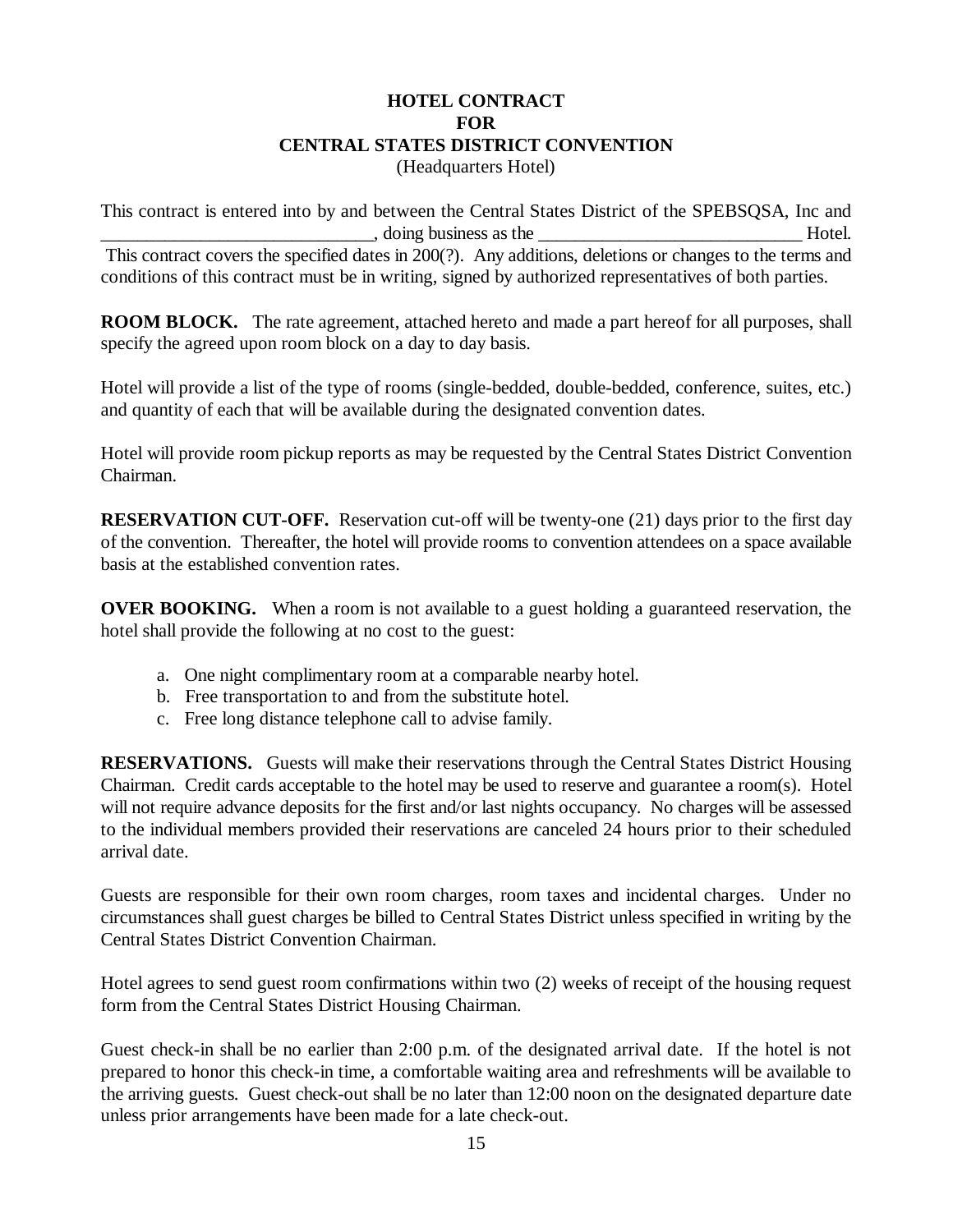Additional terms as outlined in the Central States District Hotel Contract shall be binding unless otherwise agreed to, in writing, and attached hereto and made a part of this agreement.

\_\_\_\_\_\_\_\_\_\_\_\_\_\_\_\_\_\_\_\_\_\_\_\_\_\_\_\_\_\_\_\_ \_\_\_\_\_\_\_\_\_\_\_\_\_\_\_\_\_\_\_\_\_\_\_\_\_\_\_\_

\_\_\_\_\_\_\_\_\_\_\_\_\_\_\_\_\_\_\_\_\_\_\_\_\_\_\_\_\_\_\_\_ \_\_\_\_\_\_\_\_\_\_\_\_\_\_\_\_\_\_\_\_\_\_\_\_\_\_\_\_

For the (Hotel)\_\_\_\_\_\_\_\_\_\_\_\_\_\_\_\_\_\_\_\_\_\_\_\_\_\_ For Central States District

(Name-please print or type) (Name-please print or type)

\_\_\_\_\_\_\_\_\_\_\_\_\_\_\_\_\_\_\_\_\_\_\_\_\_\_\_\_\_\_\_\_ \_\_\_\_\_\_\_\_\_\_\_\_\_\_\_\_\_\_\_\_\_\_\_\_\_\_\_\_ (Signature) (Signature)

(Title) (Title)

 $\overline{\phantom{a}}$  , and the contract of the contract of the contract of the contract of the contract of the contract of the contract of the contract of the contract of the contract of the contract of the contract of the contrac (Date) (Date)

Revised 8/24/05 jkf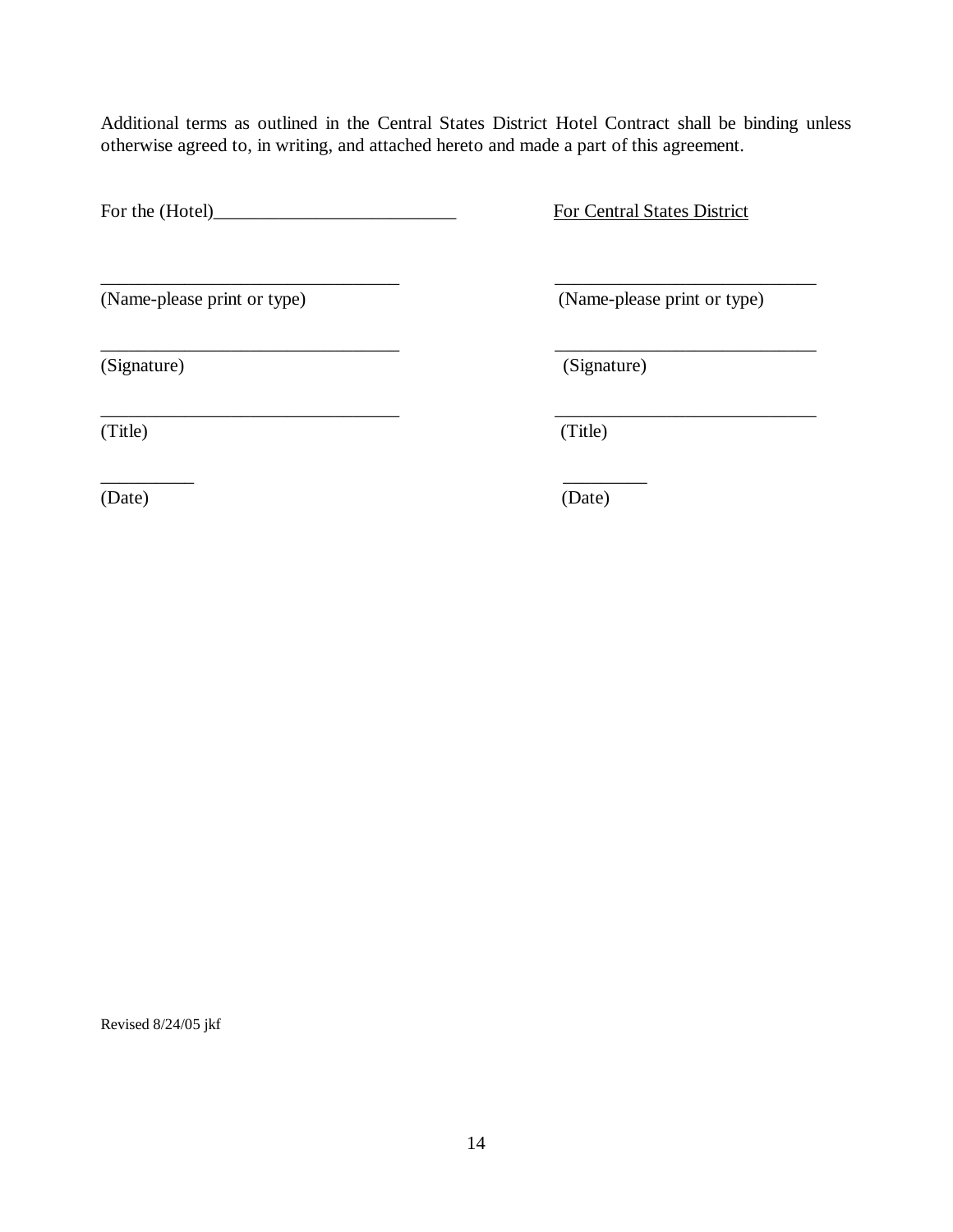#### **ADVANCE HOTEL RATE AGREEMENT CENTRAL STATES DISTRICT CONVENTION**

The City of \_\_\_\_\_\_\_\_\_\_\_\_\_\_\_\_\_\_\_\_\_\_\_\_\_\_\_ is bidding to host the Spring (Fall), 200(?) Convention for the Central States District, Society for the Preservation and Encouragement of Barber Shop Quartet Singing in America, Inc. (SPEBSOSA). The scheduled dates for the convention are  $\blacksquare$ .

This Agreement contains terms agreed to by the Hotel listed below and Central States District. These terms may be altered or amended at any time by the mutual written agreement of a duly authorized representative of both organizations.

#### **ROOM BLOCK**

In support of this bid, the hotel agrees to hold \_\_\_\_\_\_\_\_\_\_ rooms (Friday and Saturday nights) in the name of Central States District during the specified dates of the convention.

#### **ROOM RATE PROPOSAL**

In support of this bid, the \_\_\_\_\_\_\_\_\_\_\_\_\_\_\_\_\_\_\_\_\_\_\_\_\_\_\_\_\_\_\_\_\_ hotel agrees to convention rates of:

\$\_\_\_\_\_\_\_\_ Single/double Flat Rate - One or two bed room

\$\_\_\_\_\_\_\_\_ Extra Person charge per night

\$\_\_\_\_\_\_\_\_ Roll-A-Way charge \$\_\_\_\_(per night or \$\_\_\_\_ one time charge)

These proposed rates represent a \_\_\_\_\_% discount off the lowest possible published guest room rack rate as of the date of this proposal.

A  $\sim$  % discount off rack rates will be applied to all suites.

Hotel agrees that there will be no charge for children under the age of \_\_\_\_when occupying the same room as parents.

Firm room and suite rates will be established, in writing, no less than 12 months prior to the convention dates. These rates may reflect appropriate adjustments to the rates quoted herein based on a \_\_\_\_\_\_% discount off the rack rate (same as above) or a per annum increase not to exceed \_\_\_\_\_%, whichever is less.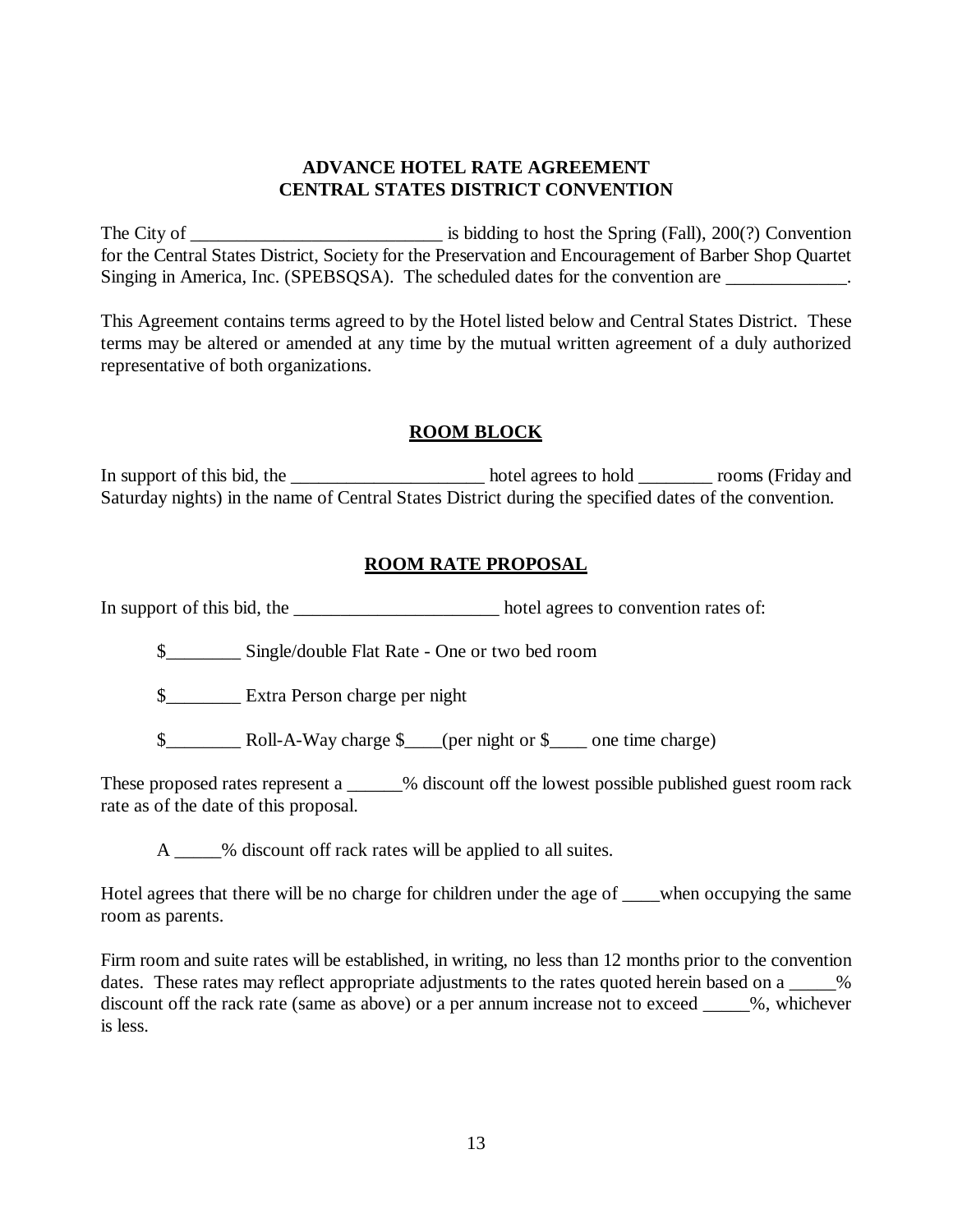$(E-mail)$ 

 $(E-mail)$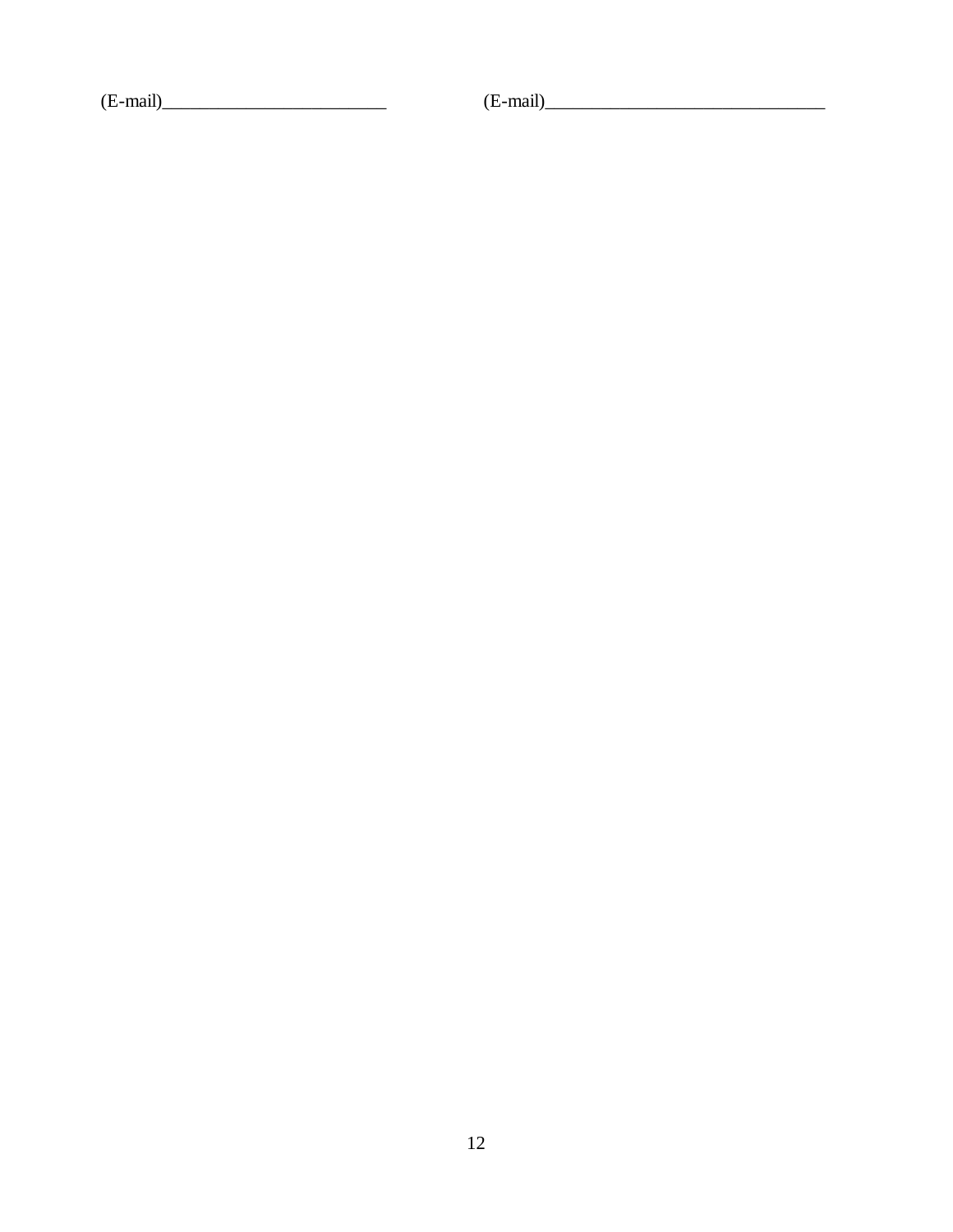### **AUDITORIUM**

The following facility is available for the designation as the contest venue, and upon receipt of official acceptance of this bid, commitments will be promptly confirmed for:

Name and location of facility:

We understand that the conditions listed below are required:

- 1. Air conditioning throughout.
- 2. Seating for a minimum of 1,800 (Fall) or 800 (Spring) with a full front view of the stage.
- 3. Must meet SPEBSQSA acoustical requirements.
- 4. Must have padded seats and reserved seating capabilities.
- 5. Required stage, curtain (traveler); area for judges; and dressing room facilities.

The convention week schedule calls for the use of the auditorium on Friday and Saturday of the convention week.

For these dates, the basic rental for the auditorium is \$\_\_\_\_\_\_\_\_\_\_\_\_\_\_\_\_\_.

In addition to the basic rental, the current labor charges, on a minimum and per-hour basis, for various functions are shown on the attached schedule. (Information relative to labor rates and miscellaneous charges should be provided with this proposal)

We have read the detailed outline of requirements and responsibilities of the host chapter(s), hotel, and the Convention Bureau as stated in the Central States District Convention Manual, and hereby agree to these requirements and responsibilities.

As the Convention Bureau for the bidding city, we guarantee to fulfill the requirements outlined in the Central States District Convention Manual.

| FOR THE CONVENTION BUREAU:    | FOR THE BIDDING BARBERSHOP UNIT: |  |  |
|-------------------------------|----------------------------------|--|--|
|                               |                                  |  |  |
| (Signature)                   | (Signature)                      |  |  |
| (Title)                       | (Title)                          |  |  |
| (Street)                      | (Street)                         |  |  |
| (City)                        | (City)                           |  |  |
| $(State)$ $(Zip Code)$ $\_\_$ | $(State)$ $(ZipCode)$            |  |  |
|                               |                                  |  |  |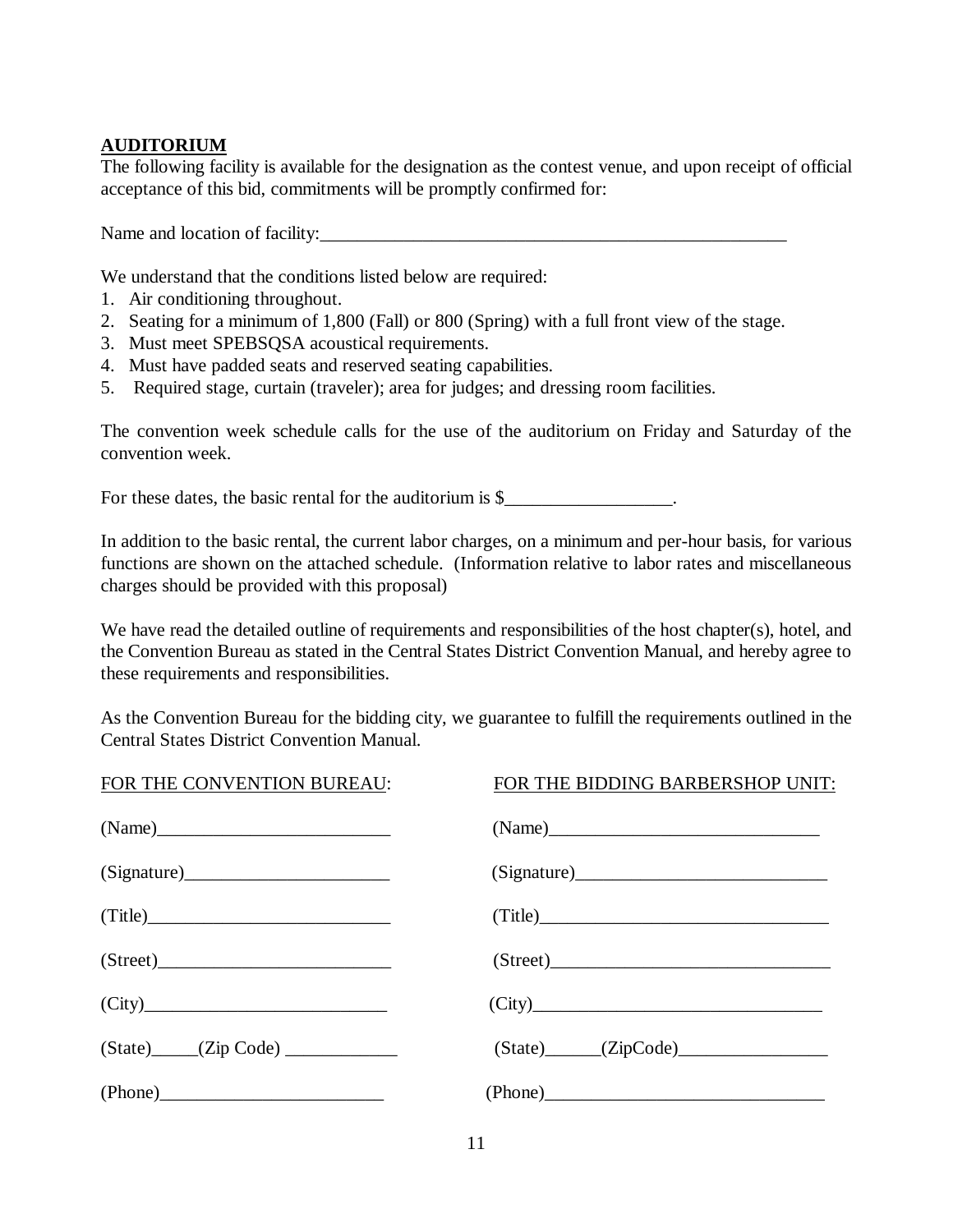# **OFFICIAL BID FORM DISTRICT CONVENTIONS CENTRAL STATES DISTRICT, SPEBSQSA, INC.**

To: Bruce Anderson Convention Chairman Central States District,SPEBSQSA  $2010$  S.  $26<sup>th</sup>$  Street Lincoln, NE 68502 jb60@ix.netcom.com

The \_\_\_\_\_\_\_\_\_\_\_\_\_\_\_\_\_\_\_\_\_\_\_\_\_\_\_\_\_\_ Chapter respectfully submits this invitation to hold the Central States District's Spring \_\_\_ Fall \_\_\_ Convention in \_\_\_\_\_(year) in the city of \_\_\_\_\_\_\_\_\_\_\_\_\_\_\_\_\_\_\_\_\_\_\_\_\_\_\_\_\_\_\_.

#### **HOST CHAPTER**

Will your Chapter host by itself or co-host with another Chapter? \_\_\_\_\_\_\_\_\_\_\_\_ Name of co-host Chapter \_\_\_\_\_\_\_\_\_\_\_\_\_\_\_\_\_\_\_. If no co-host is designated, the Convention Committee may assign a co-host if necessary.

Current chapter membership \_\_\_\_\_\_\_. Number of people available to work at the convention \_\_\_\_\_\_\_\_\_\_\_. Minimum requirements are 70. (Wives, friends, and volunteer workers from the local barbershop and music community may be used to supplement the work functions.)

#### **HOTELS**

 $\overline{A}$  total of sleeping rooms are committed in the following first-class hotels: (Designate by [\*]the hotel you recommend for convention headquarters).

| Name of Hotel | No. of rooms<br>committed | Proposed Convention<br>rates per day<br>Flat rate | $%$ off<br>Rack<br>Rate | Distance in blocks<br>from hotel to<br>Auditorium/Hdqtrs |  |
|---------------|---------------------------|---------------------------------------------------|-------------------------|----------------------------------------------------------|--|
|               |                           |                                                   |                         |                                                          |  |
|               |                           |                                                   |                         |                                                          |  |
|               |                           |                                                   |                         |                                                          |  |
|               |                           |                                                   |                         |                                                          |  |
|               |                           |                                                   |                         |                                                          |  |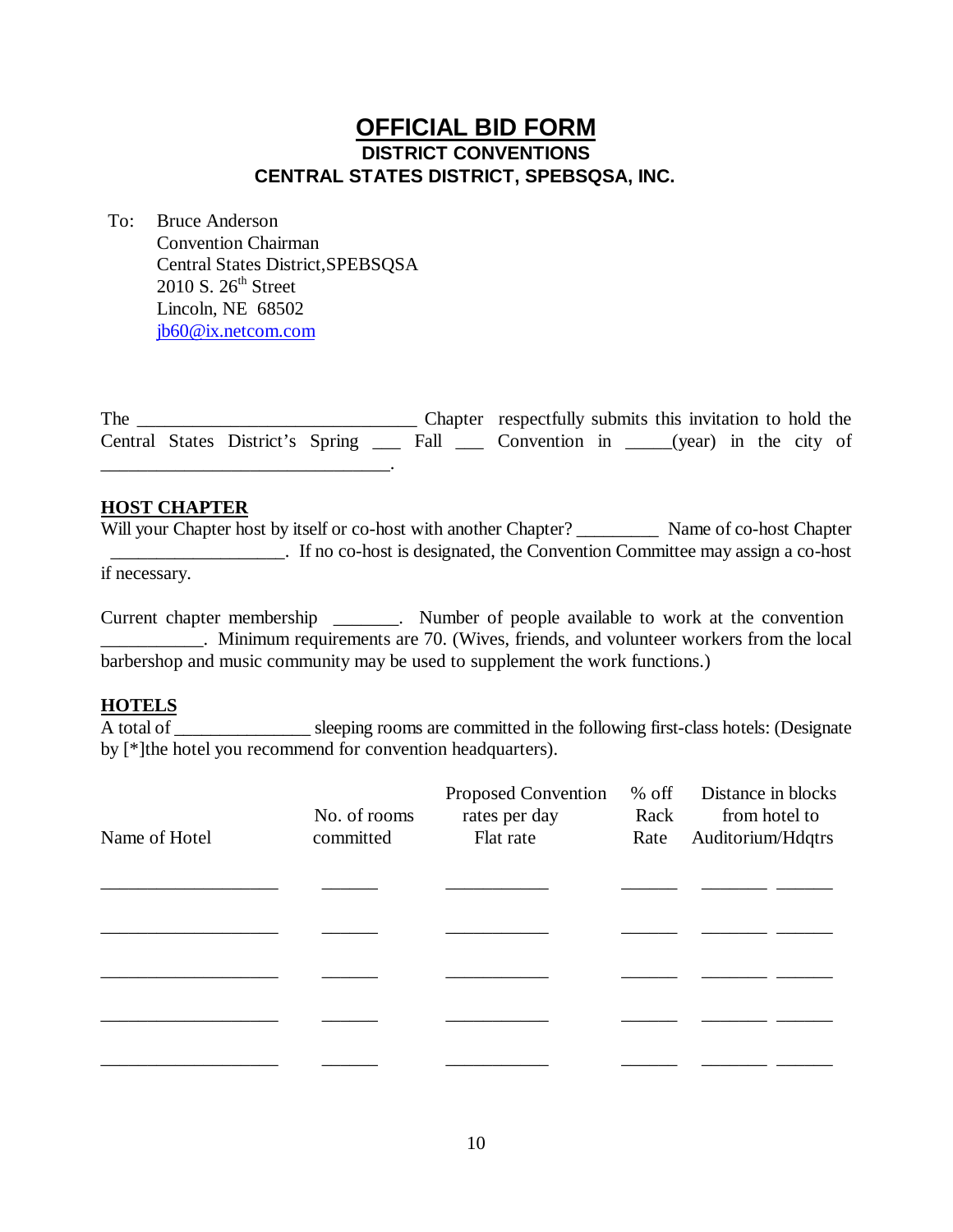#### **CONVENTION BID PROCESS**

Selection of the convention site and host chapter(s) is made by the Central States District Board of Directors, based upon the recommendations of the Central States District Convention Committee. The recommendations of the committee are based on the bids submitted by the individual chapters or Convention Bureaus, and following a personal inspection of facilities of prospective host cities by the District site selection team.

In order to be complete, the bid form must be accompanied by the following supporting documents:

A. Letter from the sales managers of the proposed hotels, setting forth these items:

- 1. Number of rooms the hotel will commit to the convention, proposed sleeping room rates, This information is contained in our Advance Hotel Agreement, copy attached.
- 2. Commitment of the hotels entire compliment of function space for the period of the convention, until such time as a specific program has been formulated.
- 3. Agreement to the provisions of the SPEBSQSA Hotel Contract, copy attached.
- B. Letter from the Convention Bureau or Chamber of Commerce giving:
	- 1. Proposed dates in city's convention calendar.
	- 2. Services which will be provided to the convention by the Convention Bureau (personnel, services, etc.).
- C. Letter from the manager of the proposed show/contest site giving:
	- 1. Basic rental cost, if any, of the auditorium and associated facilities, if any.
	- 2. Current labor rate structure for stagehand, ushers, spotlight operators, sound men, etc.
	- 3. Itemized list of miscellaneous costs.
	- 4. Agreement to hold proposed convention dates pending site selection decision.
	- 5. Copy of auditorium lease agreement.
- D. Completed Proposed Convention Budget Form II.
- E. Resolution passed by the membership of the chapter(s) submitting the bid.

Mail the official bid form and supporting documents to:

Bruce Anderson Convention Chairman Central States District,SPEBSQSA  $2010$  S.  $26<sup>th</sup>$  Street Lincoln, NE 68502 jb60@ix.netcom.com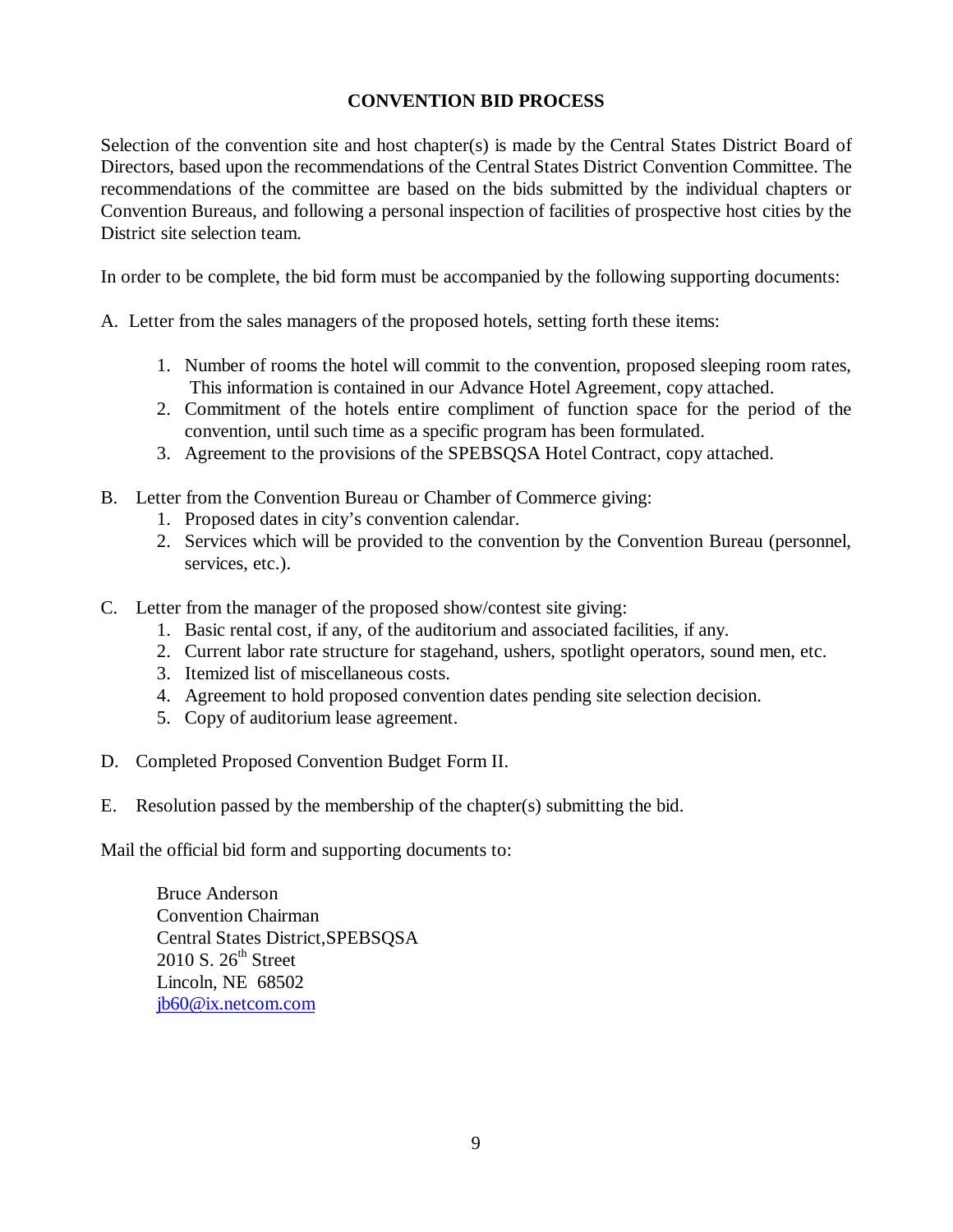#### **CONVENTION BUREAU**

- 1. Provide, at no cost, literature and maps for advance publicity, and for the registration desk and information booth.
- 2. Aid in local advance publicity. Most convention bureaus have their own news bureau; some publish their own periodicals. All should be able to furnish valuable newspaper, radio and television contacts.
- 3. Furnish personnel, as requested by the District Convention Chairman, to assist with our registration process (greeting arrivals, handing out programs and literature and answering questions).
- 4. Assist Convention committee in determining what services are available to assist those attendees that have disabilities, reference the Americans With Disabilities Act.
- 5. Assist in negotiating facilities rates or other cost factors that might generate more profit to the Central States District.
- 6. Arrange for financial assistance to the Central States District to offset the rental costs of auditorium facilities and any required transportation costs.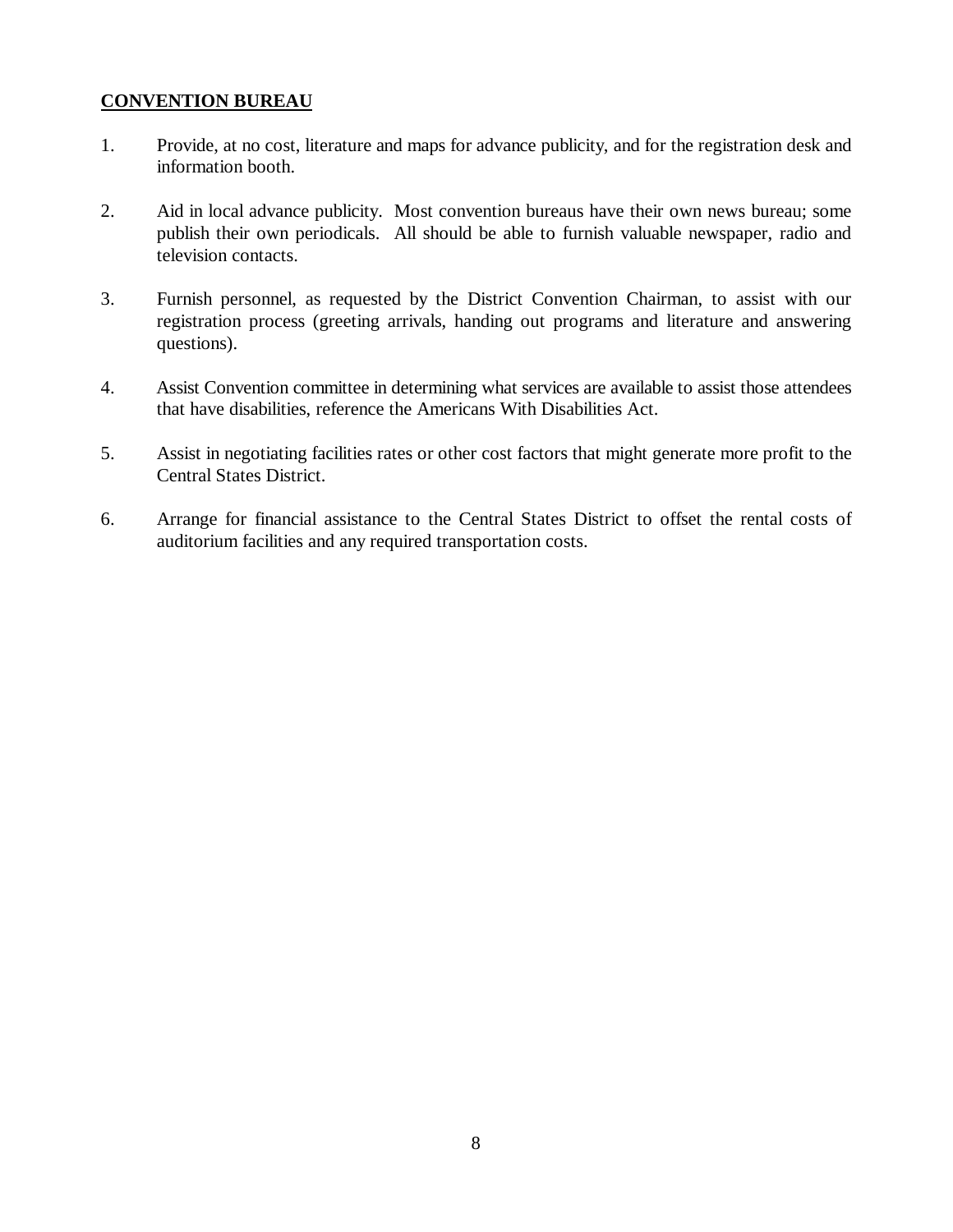#### **FUNDAMENTAL REQUIREMENTS OF THE HOST CHAPTER**

- 1. Act as Host Chapter for the convention. Provide adequate volunteer personnel (from one or more chapters). See District Convention Manual for specific numbers.
- 2. Provide transportation to and from the airport for judges and Society representative.
- 3. Actively support the convention effort through member participation and promotion.
- 4. Assist the District Convention Committee in coordinating all activities at the local level.

NOTE: See District Convention Manual for a detailed description of Host Chapter responsibilities.

#### **FUNDAMENTAL REQUIREMENTS OF HOST CITY**

#### **AUDITORIUM**

- 1. An auditorium with excellent acoustic and adequate stage dimensions.
- 2. Seating capacity of 800 for Spring and 1,800 for Fall conventions, with padded seats and reserved seating capabilities.
- 3. Must be air conditioned throughout, including dressing rooms and entire backstage areas.
- 4. Noise factors within the auditorium must be low.

NOTE: More specific details about the venue requirements may be found in the District Convention Manual.

#### **HOTELS**

- 1. 250 sleeping rooms for Spring and 650 sleeping rooms for Fall conventions, air-conditioned, and preferably within walking distance of the show auditorium.
- 2. In exchange for selection as the convention headquarters hotel, the hotel is expected to agree to the conditions outlined in the SPEBSQSA Hotel Contract, copy attached.
- 3. Hotel must also provide the Central States District with room pickup report.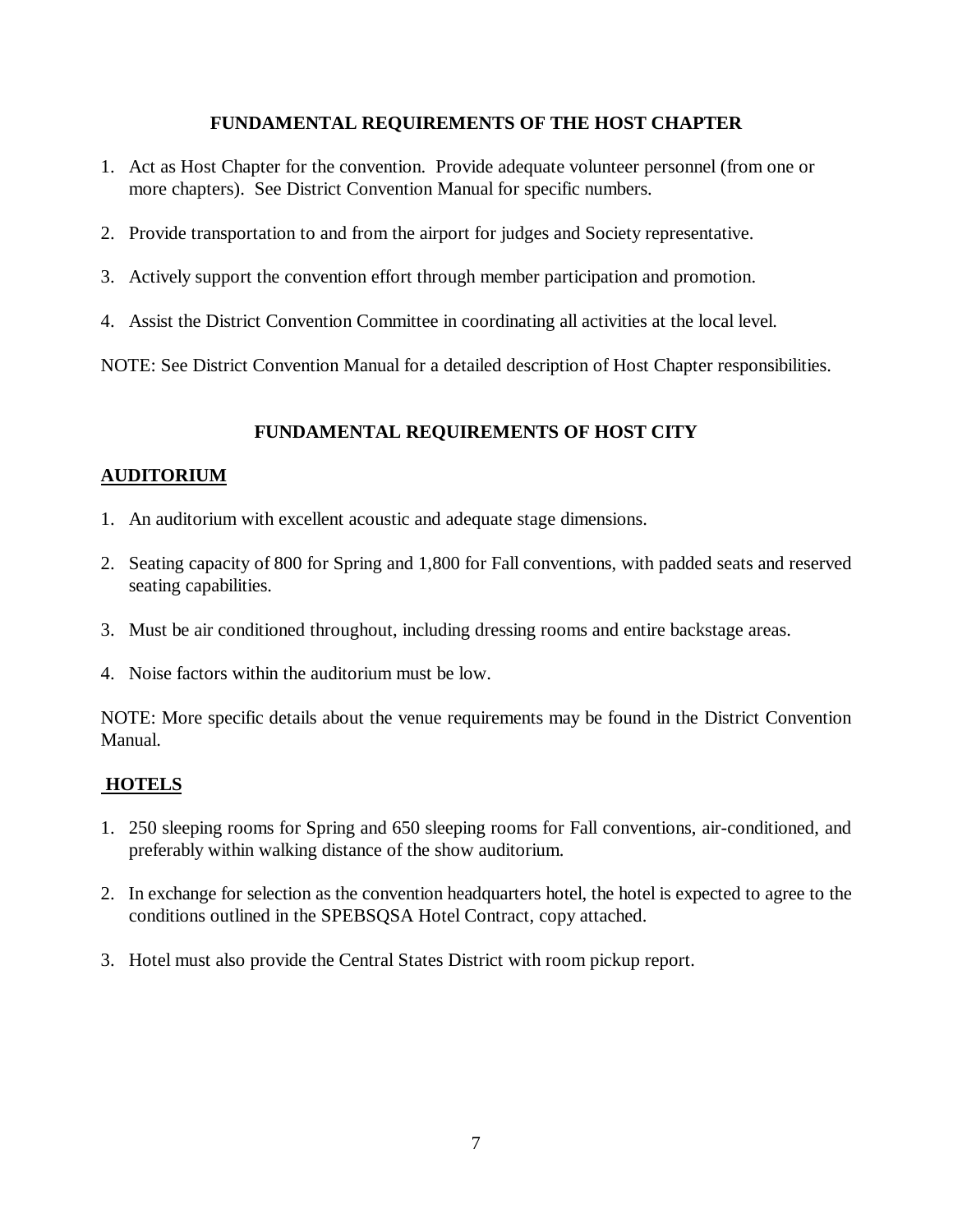#### SITE SELECTION PROCESS

Once the bid is received, a site visit is scheduled by the convention site selection team. This generally is a half day visit to the city where a thorough inspection of all of the proposed facilities is conducted. Subsequently, a report of these findings is prepared and distributed to the Central States District Board of Directors for review.

The site selection committee will meet prior to the District Convention and will discuss all bids. It is at this meeting that the selection will be made as to which cities will be recommended to the Central States District Board of Directors. This recommendation is presented to the Board for ratification.

The selection criteria that the committee will use as the basis of its recommendation are:

- 1. Accessibility air service (for contest judges and others) and other travel considerations.
- 2. Affordability proposed hotel rates, transportation to and from the city, cost of meals, local transportation, etc.
- 3. Attractiveness attractive destination, attractions, tours, reputation of the city.
- 4 Facilities proposed contest venue, functionality of hotels for our needs, moving attendees between hotels and contest venue.

#### **CENTRAL STATES DISTRICT CONVENTION DATES**

Central States District conventions are generally held the third weekend in April and the second weekend in October each year. The dates for 2006 - 2010 are as follows:

| <b>SPRING</b>     | <b>SITE</b>      | FALL                | <b>SITE</b>        |
|-------------------|------------------|---------------------|--------------------|
| April 21-23, 2006 | <b>Iowa City</b> | October 6-8, 2006   | Wichita, KS        |
| April 20-22, 2007 | Sioux Falls S.D. | October 19-21, 2007 | <b>Kansas City</b> |
| April 11-13, 2008 | open             | October 10-12, 2008 | Cedar Rapids       |
| April 17-19, 2009 | open             | October 9-11, 2009  | open               |
| April 16-18, 2010 | open             | October 8-10, 2010  | open               |
|                   |                  |                     |                    |

#### **CONVENTION MANAGEMENT**

The organization of the Central States District conventions is controlled by the Central States District Conventions Committee, subject to the authority of the Central States District Board of Directors on policy matters.

#### **FINANCES**

The net Convention income, as determined by the District Convention Treasurer, is distributed in the following manner:

|                     |     | <b>Spring</b> |     | Fall |
|---------------------|-----|---------------|-----|------|
| <b>Host Chapter</b> |     | 40%           |     | 30%  |
| District            | 60% |               | 70% |      |

NOTE: On April 8, 1995, the House of Delegates voted to guarantee a minimum of \$1,500.00 profit to the host chapter.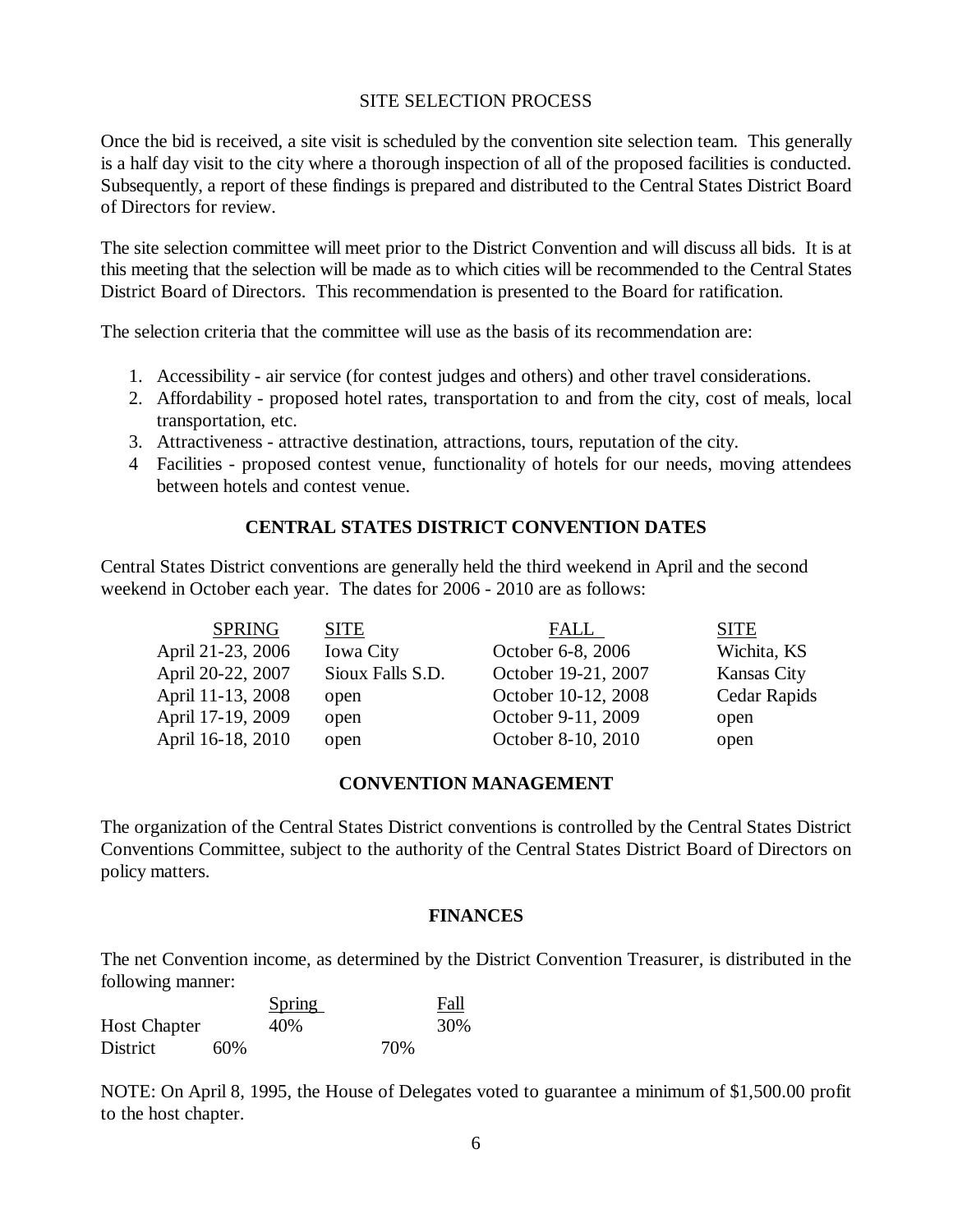#### **RECOMMENDED STEPS FOR CONSIDERING A CENTRAL STATES DISTRICT CONVENTION BID**

- 1. Review carefully and thoroughly the District Convention Manual (extra copies are available on request).
- 2. Discuss the basic requirements at the chapter Board of Directors meeting:
	- a. Do the chapter members enthusiastically support the idea of having a Central States District Convention in their city?
	- b. Does your city have adequate existing facilities and attractions as required and outlined in the District Convention Manual (Auditorium, convention bureau, hotel rooms, parking facilities, special interest activities, etc.)
	- c. Are these facilities available on the specified dates?
- 3. The President, or someone appointed by him, should present this matter to the chapter membership at a regular chapter meeting.
- 4. Host cities are expected to investigate and assist in arranging for those events that will create a unique convention experience for the attendees. This includes investigating extra attractions and coordinating sight seeing trips that may be of interest to the visiting barbershoppers; and working very closely with the Central States District Convention Chairman prior to and during convention week.

#### **SUBMITTING THE BID**

If the decision is to proceed with the bid, complete the Official Bid Form, in duplicate, and the other required supporting documents, sending one complete set to the Central States District Convention Chairman and retain the other for your records.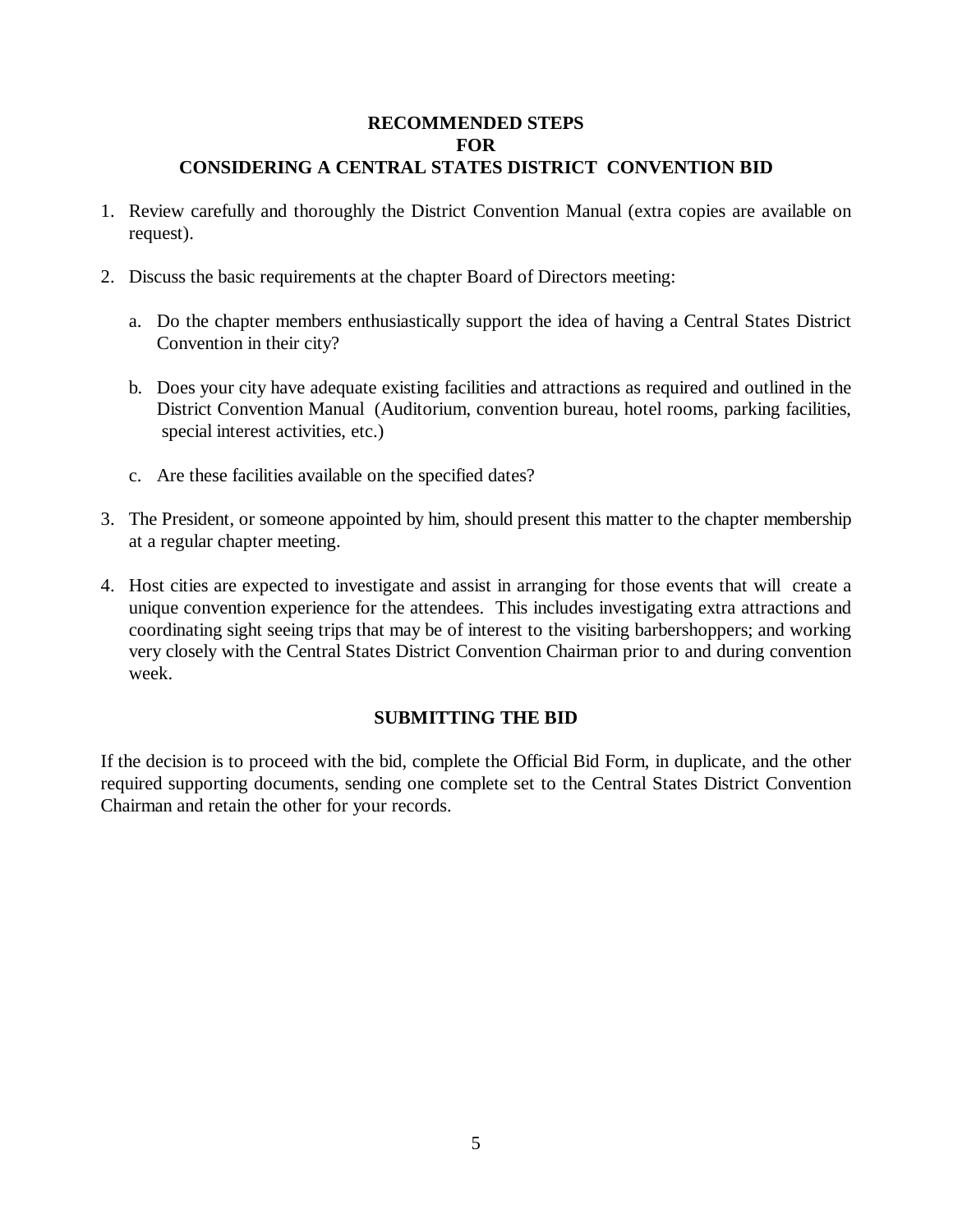#### **CONVENTION OVERVIEW**

The Society for the Preservation and Encouragement of Barber Shop Quartet Singing in America, Inc. (SPEBSQSA) was founded in 1938 by two gentlemen from Tulsa, Oklahoma, an attorney and an investment banker. Today, over 33,000 men throughout the United States and Canada enjoy the wonderful art form of barbershop harmony. Our vision statement says "The Society is to be an evergrowing fraternity of barbershop-style singers, leading the cause of encouraging vocal music in our schools and communities." We are very committed to involving the youth of North America in vocal music in their schools and communities. Individually, our chapters are also involved in many local charities. The Society, through its chapters and members, contributes in excess of One Million Dollars annually to national and local charities.

The Society has over 800 chapters in the U. S. and Canada, and is divided into 16 geographic districts. The Central States District encompasses a 5 state area including the states of Iowa and Missouri, and most of Kansas, Nebraska, and South Dakota.

The Central States District Spring Conventions are usually held the third weekend in April. The average attendance for this convention is 600 people. Quartet and Chorus contest sessions are held on Friday night, Saturday afternoon and Saturday evening.

The Central States District Fall Conventions are usually held the second weekend in October. The average attendance for this convention is 1,400 people. Quartet and Chorus contest sessions are held on Friday night, Saturday afternoon and Saturday evening

At the conventions we also conduct business meetings, provide educational opportunities and noncompetitive events and shows for the convention attendees, and operate our own Barbershopper's Marketplace, offering a variety of barbershop merchandise.

During the span of the convention, you are likely to hear barbershop singing in hotel lobbies, restaurants, on street corners and just about anywhere four men can get together. A barbershop Convention is one of the most fun gatherings you will ever host. Not only is everyone happy while singing, but we spread music and joy throughout your city.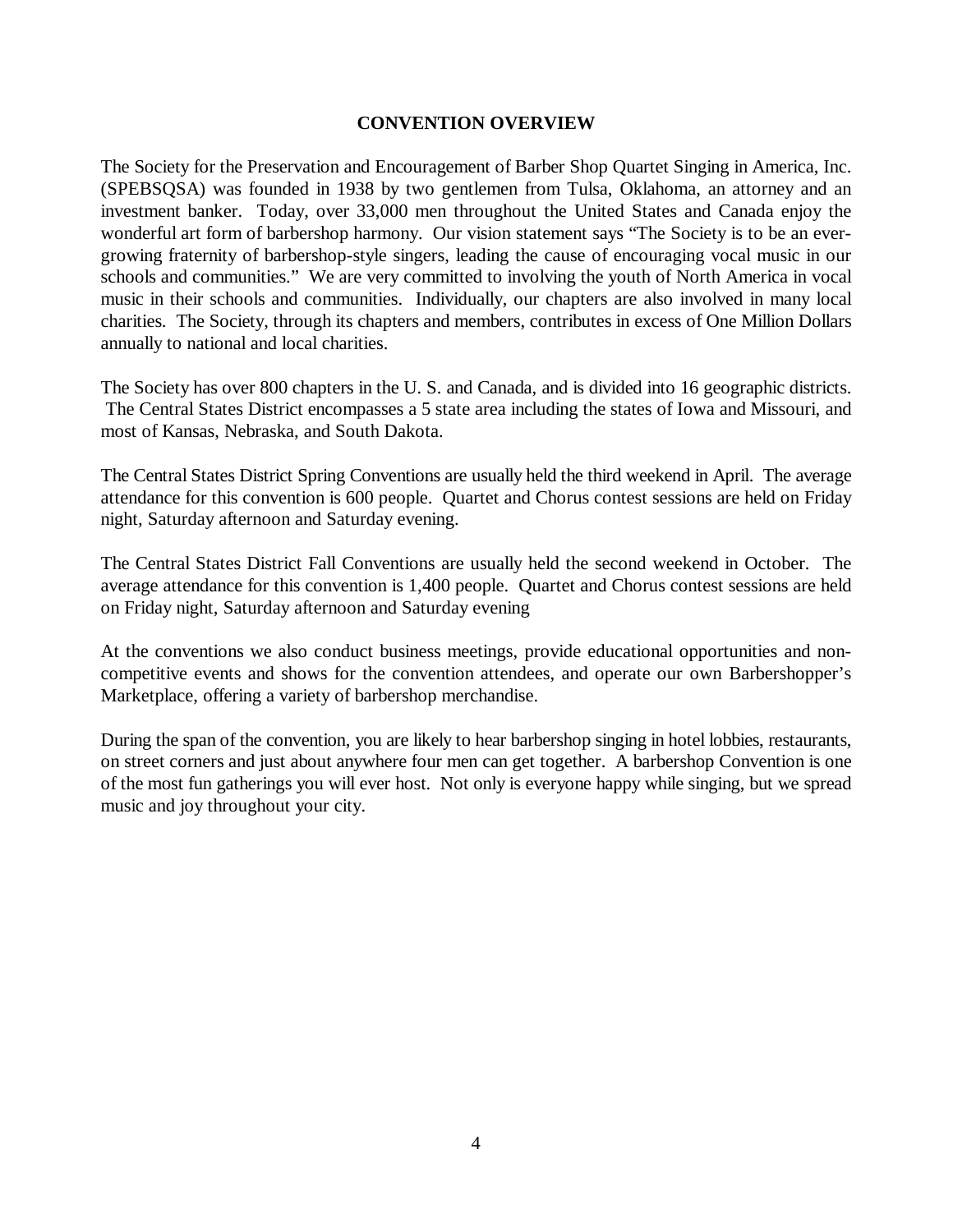#### **FORWARD**

This Procedure has been prepared to assist Central States District chapters and convention bureaus in evaluating:

- 1. The ability of a chapter and convention bureau to successfully host Conventions, and
- 2. The availability of adequate, desirable and affordable facilities in the prospective city.

An inquiry to host a Central States District Convention may originate from a chapter or a city that is interested in hosting this convention. The Central States District Events Committee could assign host chapters in the event there is not a chapter in the host city. The bid must be submitted on the official bid form provided by the Central States District. The bid is then reviewed by a District Site Selection Committee for consideration.

SPEBSQSA conventions rely heavily on volunteers to handle the many details of planning and the overall convention operation. Chapters interested in bidding for a Central States District Convention should first obtain a pledge of support from the chapter members.

Included in the following pages is information pertaining to basic convention requirements, recommended procedures and organizational guidelines. Also included are copies of the official Central States District bid form, hotel contracts, and advance hotel rate agreement form. This material should answer most of your questions. However, if you need additional information, feel free to contact Kevin Barker, Central States District Events Director, 316-776-9738, or Bruce Anderson, District Convention Chairman, 402/435-0974

Kevin Barker Events Director Central States District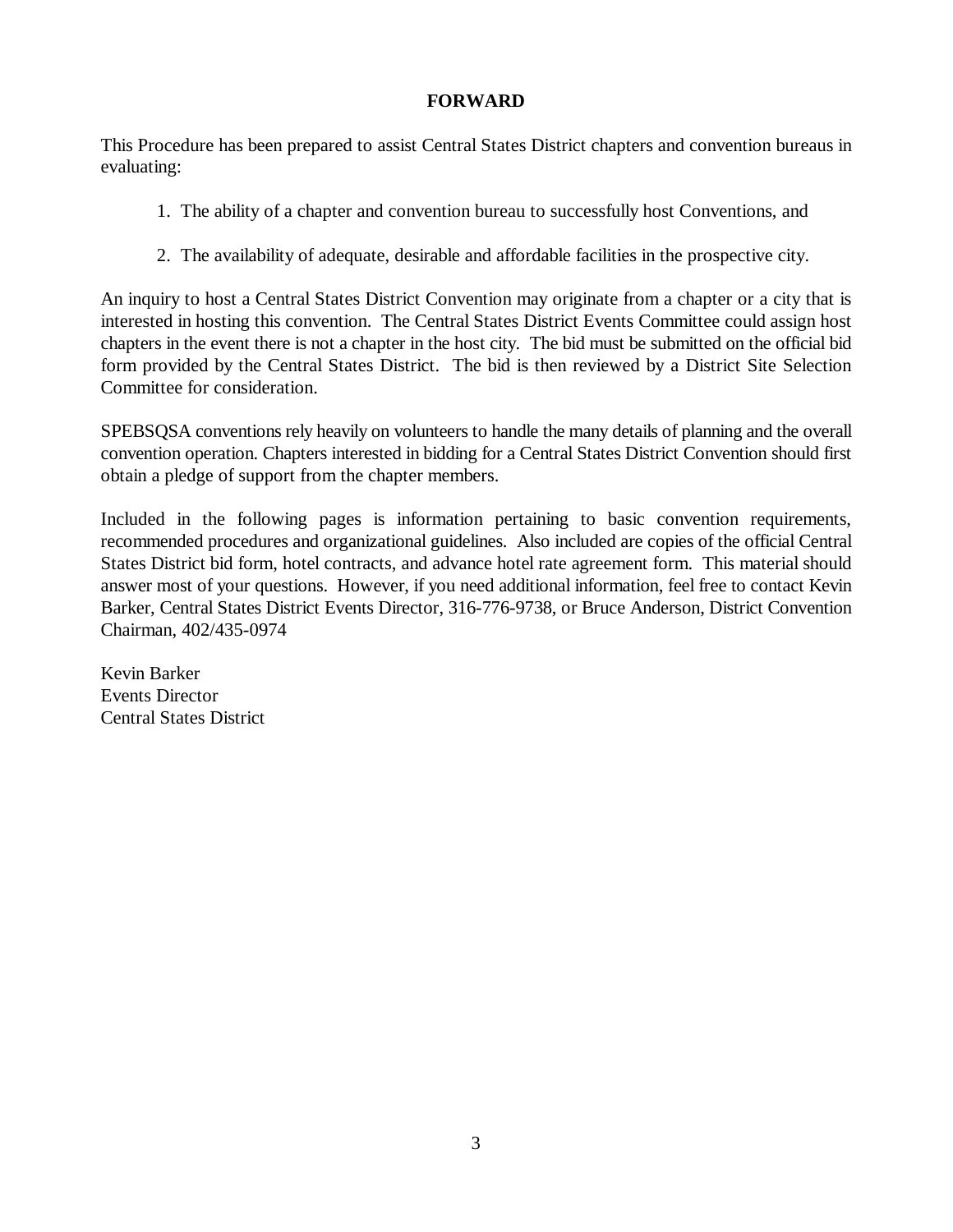## **TABLE OF CONTENTS**